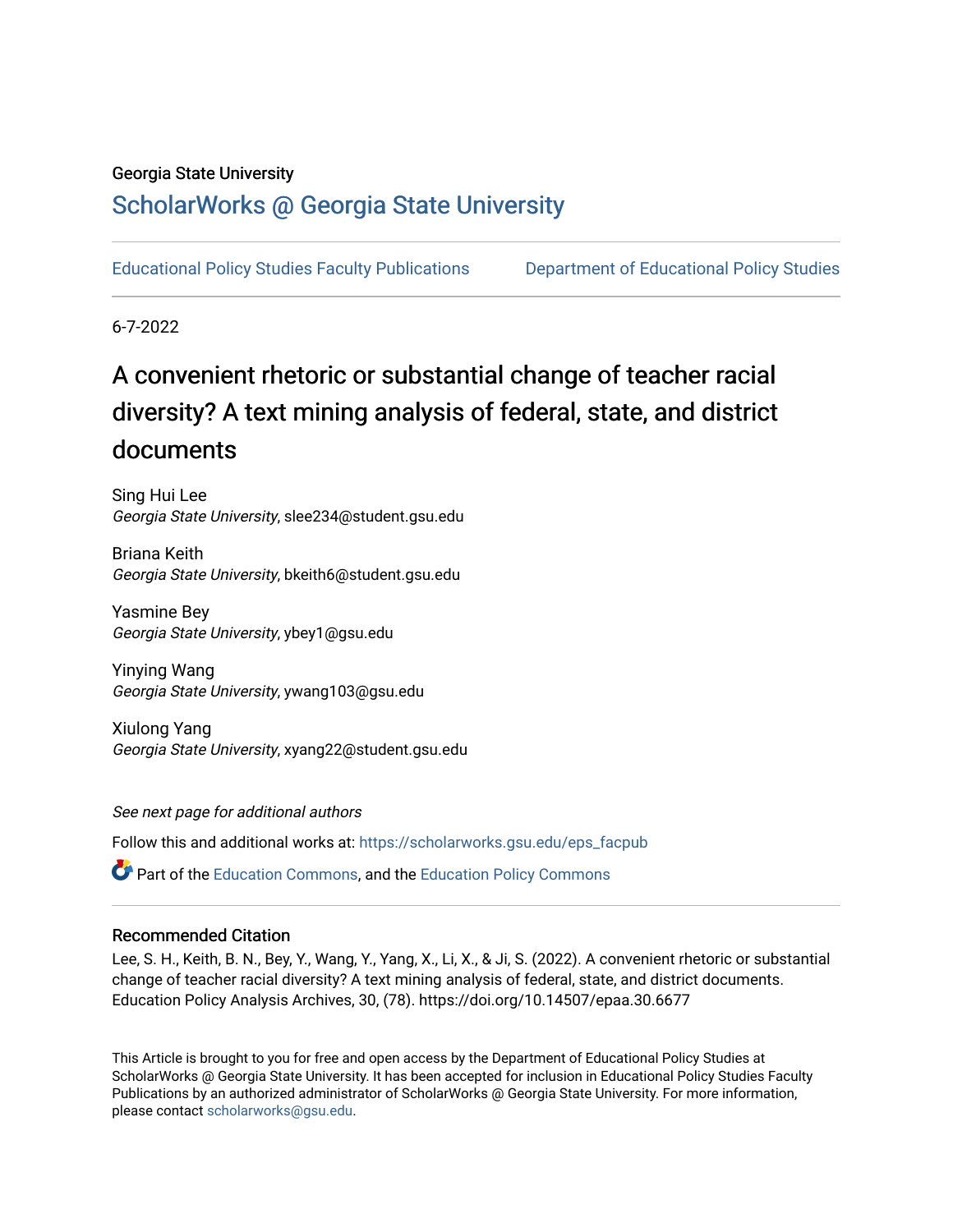# Authors

Sing Hui Lee, Briana Keith, Yasmine Bey, Yinying Wang, Xiulong Yang, Xiang Li, and Jonathan Shihao Ji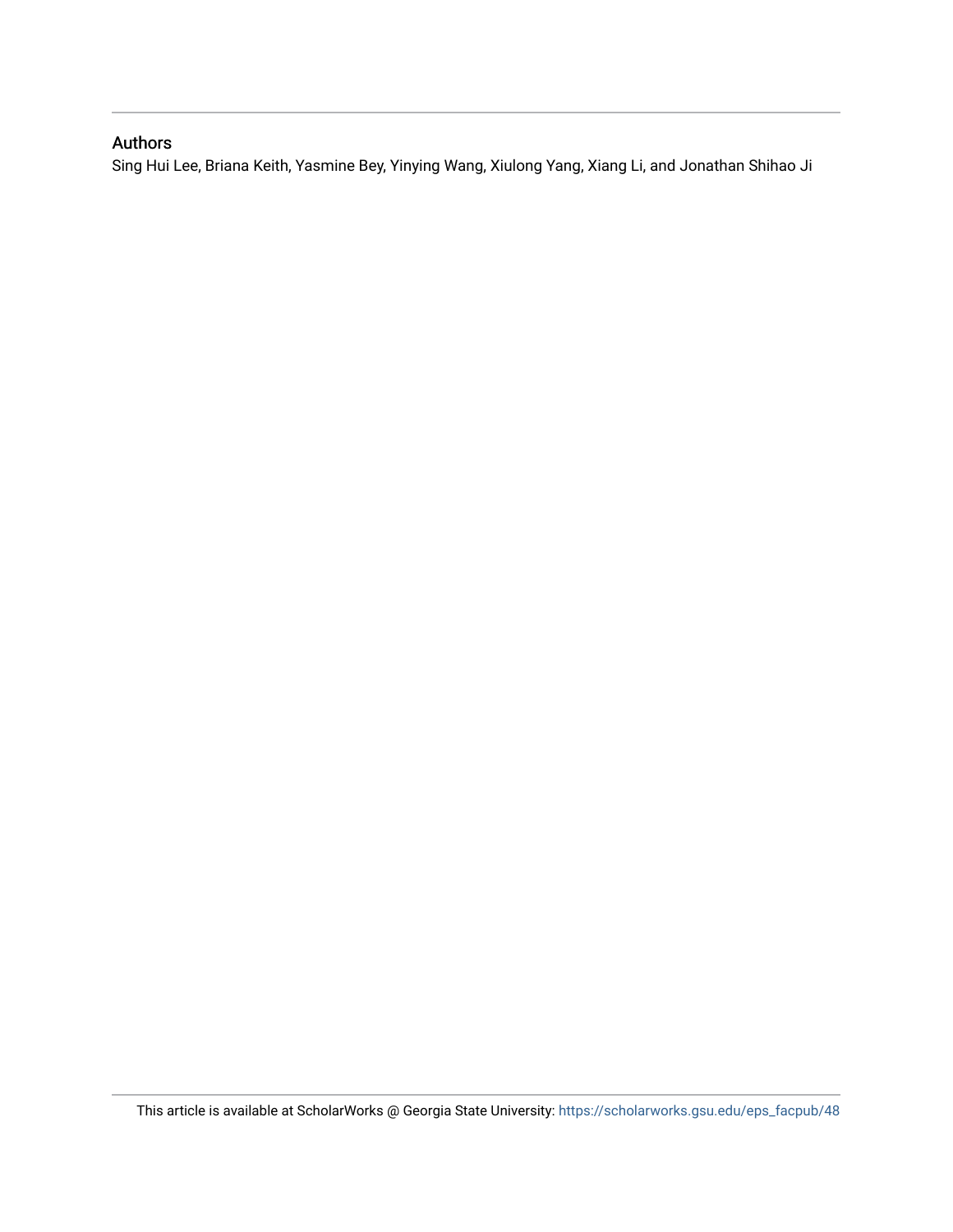# education policy analysis archives

A peer-reviewed, independent, open access, multilingual journal



Arizona State University

**A Convenient Rhetoric or Substantial Change of Teacher Racial Diversity? A Text Mining Analysis of Federal, State, and District Documents**

Volume 30 Number 78 June 7, 2022 ISSN 1068-2341

*Sing Hui Lee Briana N. Keith Yasmine Bey Yinying Wang Xiulong Yang Xiang Li & Shihao Ji* Georgia State University

United States

**Citation**: Lee, S. H., Keith, B. N., Bey, Y., Wang, Y., Yang, X., Li, X., & Ji, S. (2022). A convenient rhetoric or substantial change of teacher racial diversity? A text mining analysis of federal, state, and district documents. *Education Policy Analysis Archives, 30*(78). <https://doi.org/10.14507/epaa.30.6677>

**Abstract:** Teacher racial diversity has been widely considered important in education. However, it remains unclear to what extent and how teacher racial diversity has been addressed at the federal, state, and district levels. In this study, we employed text mining to

Journal website:<http://epaa.asu.edu/ojs/> Manuscript received: 2/25/2021 Facebook: /EPAAA Revisions received: 11/6/2021 Twitter: @epaa\_aape Accepted: 11/6/2021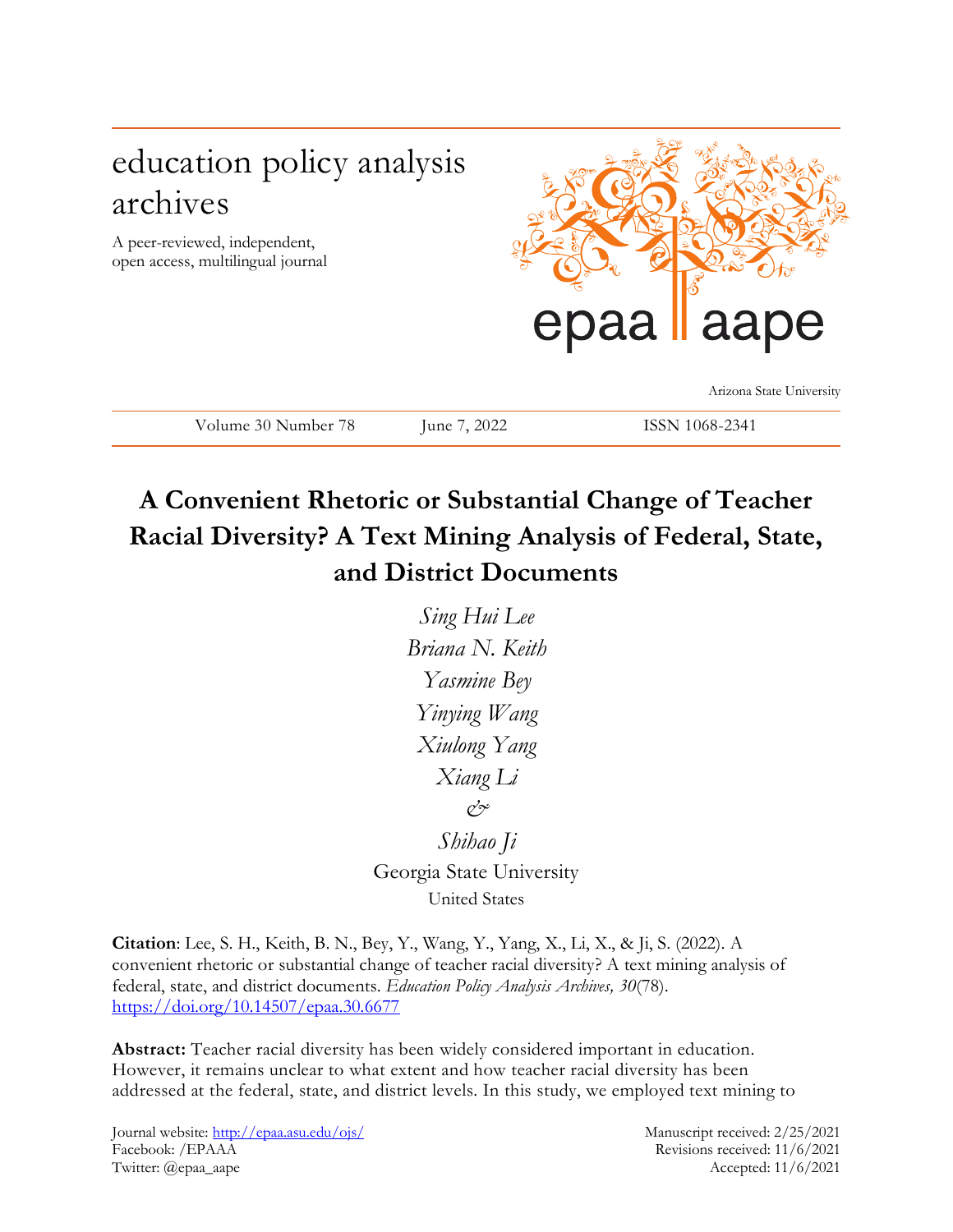collect and analyze over three million documents at the federal, state, and district levels. We found that while students of color had disproportionately less access to racially diverse teachers, the documents under our analysis insufficiently discussed the recruitment and retention of racially diverse teachers. Our findings also reveal that education agencies at the federal, state, and district levels paid scant attention to recruiting and retaining Hispanic teachers. For the states and districts that discussed the recruitment of racially diverse teachers, they primarily recruited teachers from institutions and organizations that primarily serve people of color, such as Historically Black Colleges and Universities, the Columbia Latino/a Law Student Association, the National Association of Asian American Professionals, and the National Black MBA Association. Given the findings and the projected growth of Black and Hispanic student enrollment in the United States, we provide five policy recommendations for policymakers and leaders to racially diversify the teacher workforce amid shifting student demographics, particularly Hispanic students. **Keywords**: education policy; racial diversity; teacher diversity; teacher preparation; teacher recruitment; teacher retention; text mining

#### **¿Una retórica conveniente o un cambio sustancial de la diversidad racial docente? Un análisis de text mining de documentos federales, estatales y distritales**

**Resumen:** La diversidad racial docente ha sido ampliamente considerada importante en la educación. Sin embargo, sigue sin estar claro en qué medida y cómo se ha abordado la diversidad racial de los docentes a nivel federal, estatal y distrital. En este estudio, empleamos la *text mining* para recopilar y analizar más de tres millones de documentos a nivel federal, estatal y distrital. Descubrimos que, si bien los estudiantes de color tenían un acceso desproporcionadamente menor a maestros racialmente diversos, los documentos bajo nuestro análisis discutían de manera insuficiente el reclutamiento y la retención de maestros racialmente diversos. Nuestros hallazgos también revelan que las agencias de educación a nivel federal, estatal y distrital prestaron poca atención a la contratación y retención de maestros hispanos. Para los estados y distritos que discutieron el reclutamiento de maestros racialmente diversos, reclutaron principalmente maestros de instituciones y organizaciones que atienden principalmente a personas de color, como los Colegios y Universidades Históricamente Negros, la Asociación de Estudiantes de Derecho Latino/a de Columbia, la Asociación Nacional de Profesionales asiáticoamericanos y la Asociación Nacional Negra de MBA. Dados los hallazgos y el crecimiento proyectado de la inscripción de estudiantes negros e hispanos en los Estados Unidos, brindamos cinco recomendaciones de políticas para los legisladores y líderes para diversificar racialmente la fuerza laboral docente en medio de la demografía estudiantil cambiante, particularmente los estudiantes hispanos.

**Palabras-clave:** política educativa; diversidad racial; diversidad docente; preparación docente; reclutamiento de maestros; retención de maestros; *text mining*

### **Uma retórica conveniente ou uma mudança substancial na diversidade racial dos professores? Uma análise de text mining de documentos federais, estaduais e distritais**

**Resumo:** A diversidade racial docente tem sido amplamente considerada importante na educação. No entanto, ainda não está claro até que ponto e como a diversidade racial de professores tem sido abordada nos níveis federal, estadual e distrital. Neste estudo, empregamos *text mining* para coletar e analisar mais de três milhões de documentos nos níveis federal, estadual e distrital. Descobrimos que, embora os alunos de cor tivessem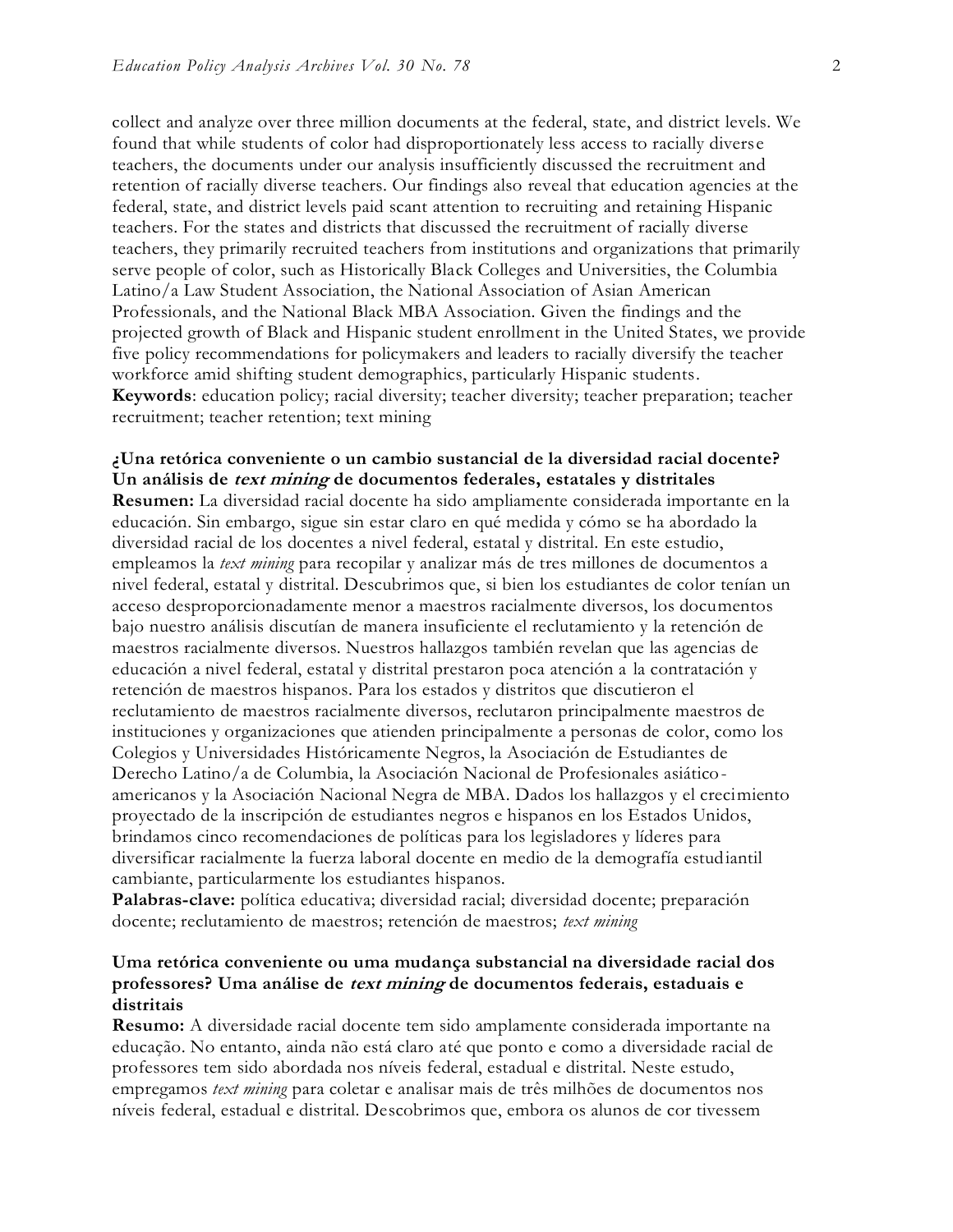desproporcionalmente menos acesso a professores racialmente diversos, os documentos sob nossa análise discutiam insuficientemente o recrutamento e a retenção de professores racialmente diversos. Nossas descobertas também revelam que as agências de educação nos níveis federal, estadual e distrital prestaram pouca atenção ao recrutamento e retenção de professores hispânicos. Para os estados e distritos que discutiram o recrutamento de professores com diversidade racial, eles recrutaram principalmente professores de instituições e organizações que atendem principalmente pessoas de cor, como Faculdades e Universidades Historicamente Negras, Columbia Latino/a Law Student Association, National Association of Profissionais Asiáticos Americanos e a National Black MBA Association. Dadas as descobertas e o crescimento projetado de matrículas de alunos negros e hispânicos nos Estados Unidos, fornecemos cinco recomendações de políticas para formuladores de políticas e líderes para diversificar racialmente a força de trabalho de professores em meio a mudanças demográficas estudantis, particularmente estudantes hispânicos.

**Palavras-chave:** política educacional; diversidade racial; diversidade docente; preparação de professores; recrutamento de professores; retenção de professores; *text mining*

# **A Convenient Rhetoric or Substantial Change of Teacher Racial Diversity? A Text Mining Analysis of Federal, State, and District Documents**

The importance and benefits of increasing teacher racial diversity have been widely agreed upon. Improving the recruitment and retention of teachers of color has long been a policy goal, especially in districts with large percentages of students of color (Bates & Glick, 2013). Despite theoretical arguments and a large body of research that demonstrate the benefits and importance of diversifying the teacher workforce (Villegas & Irvine, 2010), it is unclear *to what extent* and *how* federal, state, and school districts have addressed it. The most recent state-by-state analysis of teacher diversity was conducted in 2014 by the Center for American Progress (Boser, 2014). Despite the rhetoric on racial diversity, to what extent and how has teacher racial diversity been addressed recently? To answer this question, this study employed text mining—automatically extracting information from texts (Wang, 2016)—to collect and analyze over three million documents at the federal, state, and district levels. The analysis of the massive amount of data was guided by three specific questions: (1) To what extent and how has teacher racial diversity been discussed in congressional hearings on education? (2) To what extent and how has teacher racial diversity been discussed by state education agencies? and (3) To what extent and how has teacher racial diversity been discussed by school districts?

## **Literature Review**

#### **The Teacher-Student Racial Diversity Gap**

There has been a growing need for teacher racial diversity across the nation against the backdrop of the increasing teacher-student racial gaps. While the idea of improving the racial diversity of the teacher workforce has long been championed, the racial background of the teacher workforce often does not match the student population (Boser, 2014; King & Darling-Hamond, 2018). Many times, education agencies struggle to recruit racially diverse teachers to proportionately match their student body. The visible images on websites and publications of educational organizations often "do not reflect the populations these teacher education programs serve" (Souto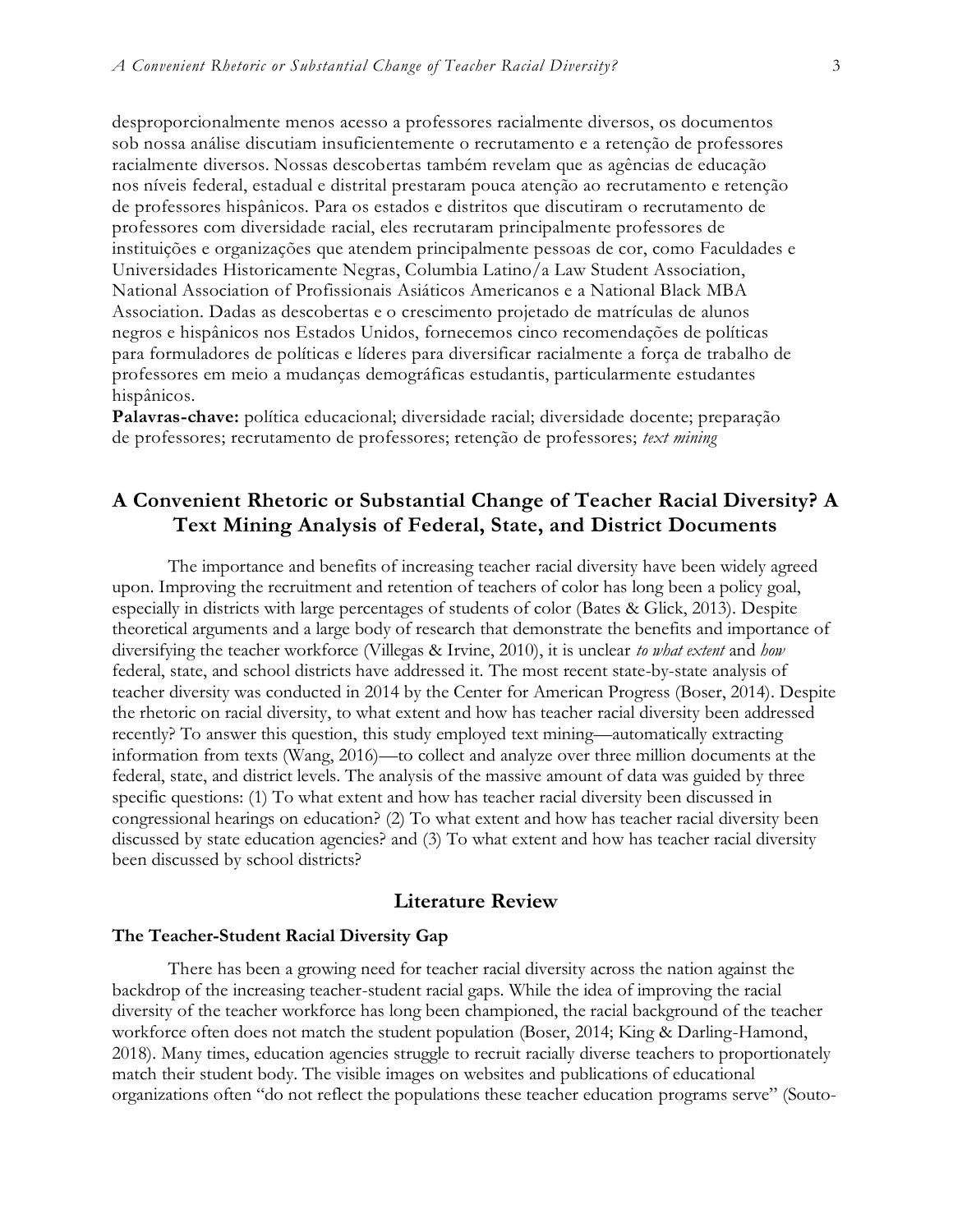Manning & Emdin, 2020, p.1). Efforts to measure the difference between racially diverse students and their teachers reveal a sharp teacher-student racial gap. The 2011 Teacher-Diversity Index developed by the Center for American Progress reported that nationally 40% of the school-age population were students of color, while only 17% of the teacher workforce were teachers of color (Boser, 2014).

Since then, the teacher-student racial gap has continued to widen in the United States (Cherng & Halpin, 2016). During the 2017–2018 school year, White teachers were still the only racial group that was over-represented in terms of the teacher-student racial gap. Other racial groups of teachers, such as Black, Hispanic, Asian, Pacific Islander, and American Indian/Alaskan Native, were under-represented with disproportionately higher numbers of students in these racial categories. Figure 1 illustrates the teacher-student racial gap across the country during the 2017– 2018 school year. Nationally, 47.6% of students were White, followed by 15.2% Black students, 26.8% Hispanic students, and 5.2% Asian students. By contrast, 79.3% of teachers were White, followed by 9.3% Hispanic teachers, 6.7% Black teachers, and 2.1% Asian teachers (National Center for Education Statistics, 2019).



#### **Figure 1**

Similar to the aggregated demographics at the national level, the teacher-student racial gap persisted at the state level. Take California and Texas, the two states with the largest numbers of student enrollment, for instance (see Figure 2). In 2018–2019, the California teacher workforce was predominantly White (61.2%), with Hispanic teachers at 21.1%. This was a sharp contrast to the student population, which was 54.9% Hispanic and 22.4% White. Likewise, the Texas teacher workforce was predominantly White (58.4%), with Hispanic teachers at 27.6%—a contrast to 54.9% Hispanic students and 22.4% White students. The continuous growth of students of color has raised concerns over the progress of diversifying the teacher workforce to address the teacher-student racial gap.

*The Teacher-Student Racial Gap at the National Level (2017–2018 school year)*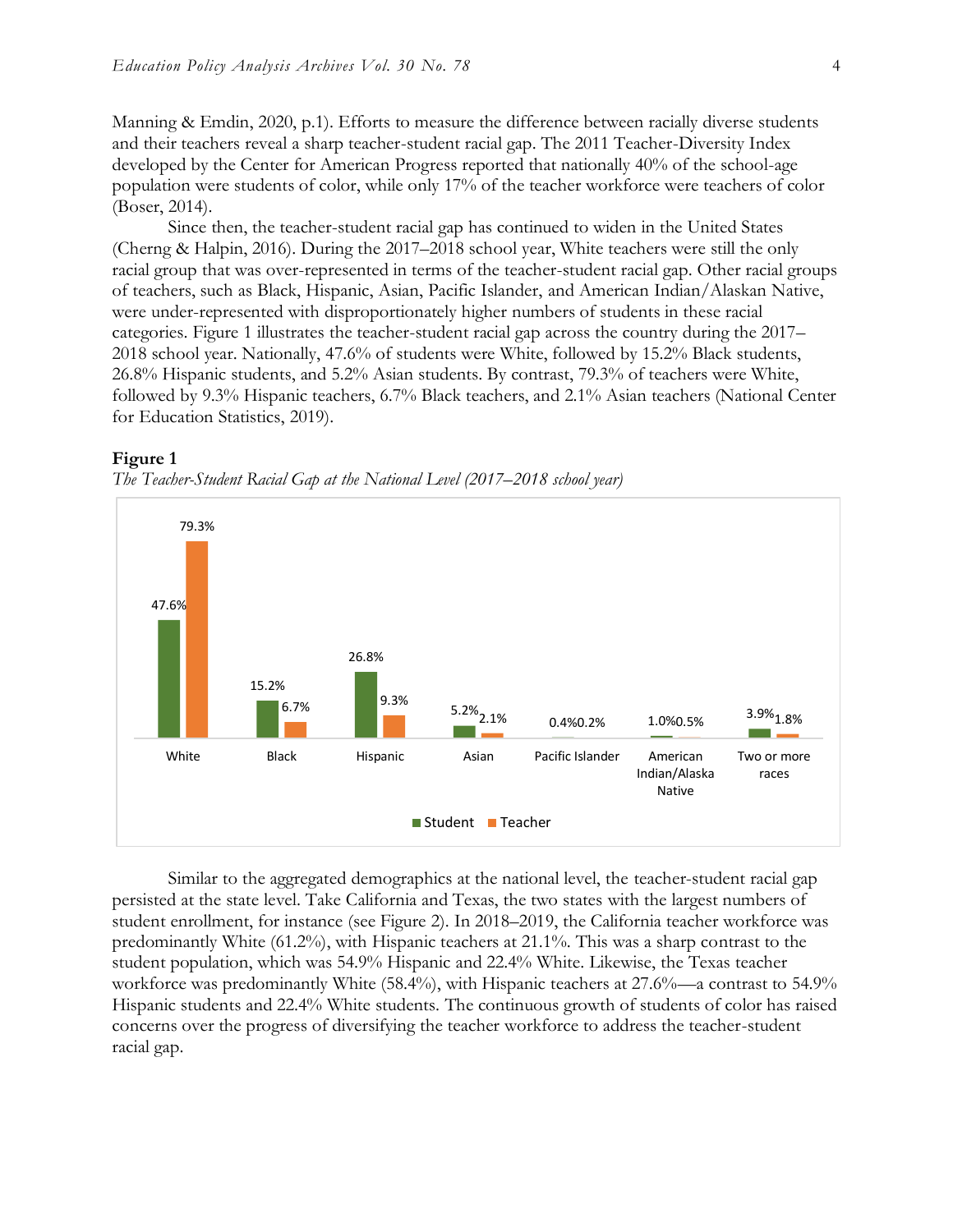

#### **Figure 2**



#### **The Impact of a Racially Diverse Teacher Workforce**

Diversifying the teacher workforce has been a well-documented strategy to close the opportunity gap of students of color (Bates & Glick, 2013; Bristol & Martin-Fernandez, 2019; Egalite et al., 2015). A growing body of literature suggests that promoting teacher racial diversity can contribute to closing the opportunity gap for three reasons (Egalite & Kisida, 2018). First, teacherstudent racial congruence can expose students to racially similar role models. Racially similar teachers could serve as role models, motivating students to achieve academic success (Villegas et al., 2012). This is partly because exposure to a positive role model is essential to develop students' selfefficacy—the students' belief that they, particularly students of color, can successfully take actions to accomplish certain tasks or achieve goals (Bandura, 1993). Self-efficacy can be developed via different approaches, one of which is having a positive role model. To that end, a racially similar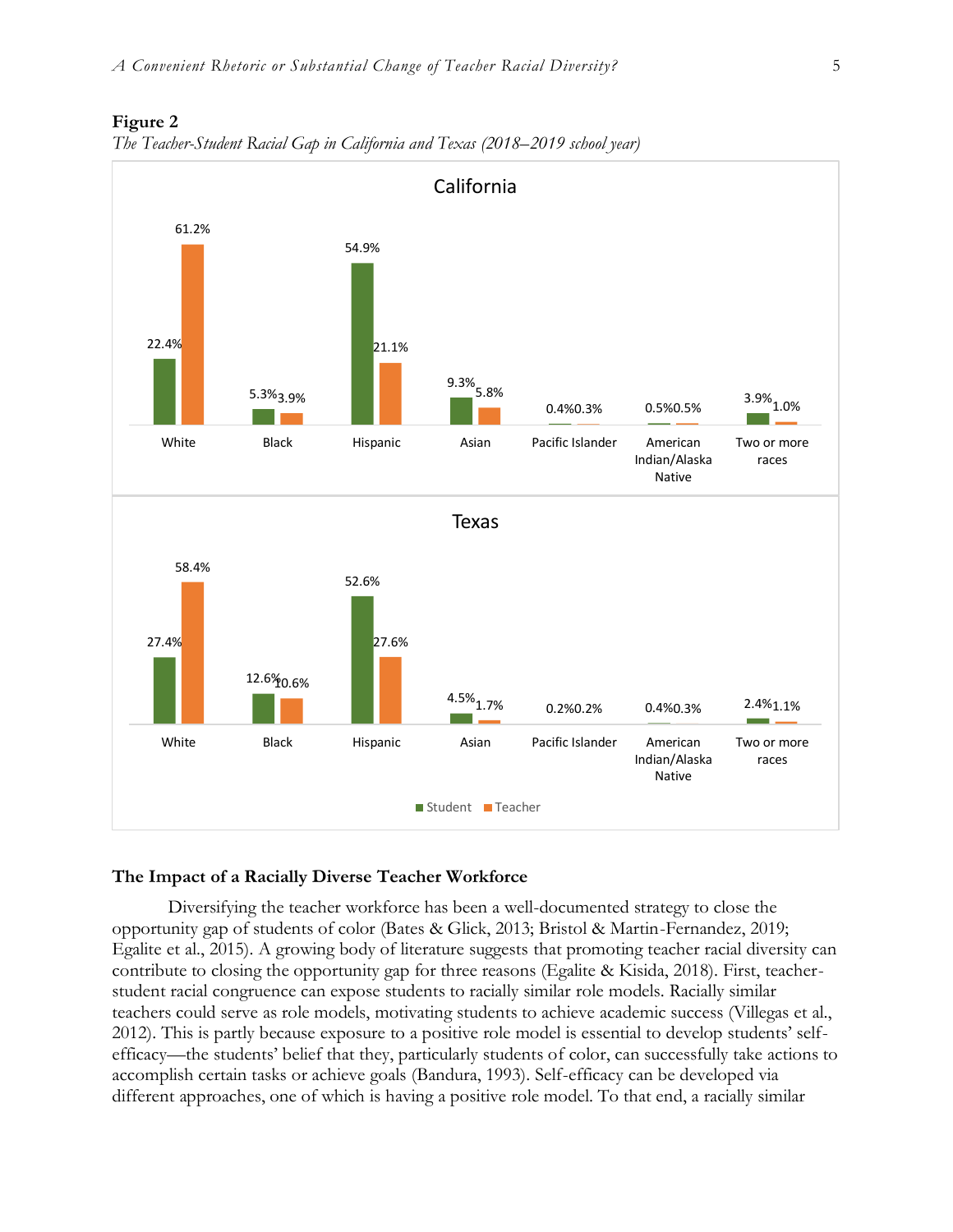teacher can help to affirm students' racial identity as one worthy of academic excellence, inspiring students to believe that they themselves can follow the examples of their racially congruent teachers (Cohen et al., 2006). Indeed, Black students who were taught by Black teachers had higher selfefficacy and had a substantially higher passing rate for the high school graduation exams (Pitts, 2007).

Second, a racially diverse teacher workforce can enhance teachers' expectations and assessments of student learning (Dee, 2004, 2005; Douglas et al., 2008; Grooms et al., 2021; Irizarry, 2015; McGrady & Reynolds, 2013; Oates, 2009). Teachers' racial background interacts with their students' racial background in a way that may influence how teachers place expectations on and assess student behavior and learning (Downey & Pribesh, 2004; Grooms et al., 2021). Influenced by stereotypes such as the association of Blackness with violence (Eberhardt, 2020), teachers may bring their own stereotypes as they teach and assess student learning. On the one hand, White teachers in the United States were more likely to perceive Black students as displaying disruptive behaviors in a classroom environment than White students, leading to disproportionately higher rates of suspension, expulsion, or other disciplinary responses to student misbehavior (Chin et al., 2020; Gregory et al., 2010). On the other hand, teachers of color had more positive perceptions of the students of color they taught (Dee, 2005; Gershenson et al., 2016; McGrady & Reynolds, 2013). For example, Black students taught by Black teachers were three times more likely to be referred to gifted services than Black students without Black teachers (Grissom & Redding, 2015).

Third, a racially diverse teacher workforce can deepen a meaningful understanding of students' racial and cultural backgrounds. Not all negative stereotypes held by teachers are illintentioned. Many stereotypes influence people's judgment at an unconscious level, partly shaped by their upbringings, and their social and cultural environments (Eberhardt, 2020; Wang, 2021a). As a result, a racially diverse teacher workforce may be less vulnerable than the predominantly White teacher workforce to be influenced by biases that operate underneath the threshold of consciousness. With a shared racial and cultural understanding, racially congruent teachers are wellpositioned to deliver instruction and interact with students in a culturally sensitive manner (Cherng & Halpin, 2016).

#### **Policies on Teacher-Student Racial Diversity**

From the existing literature, teacher-student racial diversity has mostly been primarily treated as a goal. The extant literature mainly focused on the benefits of teacher-student racial diversity and the consequences of lacking teacher racial diversity. However, the literature did not venture into workable practices of how to racially diversify the teacher workforce. One reason lies with the concern over making and imposing explicit race-conscious policies. Title VII of the Civil Rights Act of 1964 prohibits employers from granting preferential treatment to any group because of race or color. School districts as employers may have been deliberately vague, staying away from raceconscious policies of hiring and retaining teachers from a particular racial group. This explains why policymakers focused more on the goal of teacher-student diversity but were cautious about making any race-conscious policies. Some well-intentioned policies on increasing teacher racial diversity have produced unintended consequences, such as violating the Equal Protection Clause of the Fourteenth Amendment of the U.S. Constitution. In fact, some districts' racial-conscious policies have been ruled by courts as unconstitutional. For example, Cincinnati Public Schools had a "staff racial balance" policy to address the staff racial composition at schools. According to the policy, teachers were removed from their current position in a school, also known as "surplussed," based on decreased student enrollment or a change in program offerings at that school. The District Court concluded that the staff racial balance policy was unconstitutional because the district violated a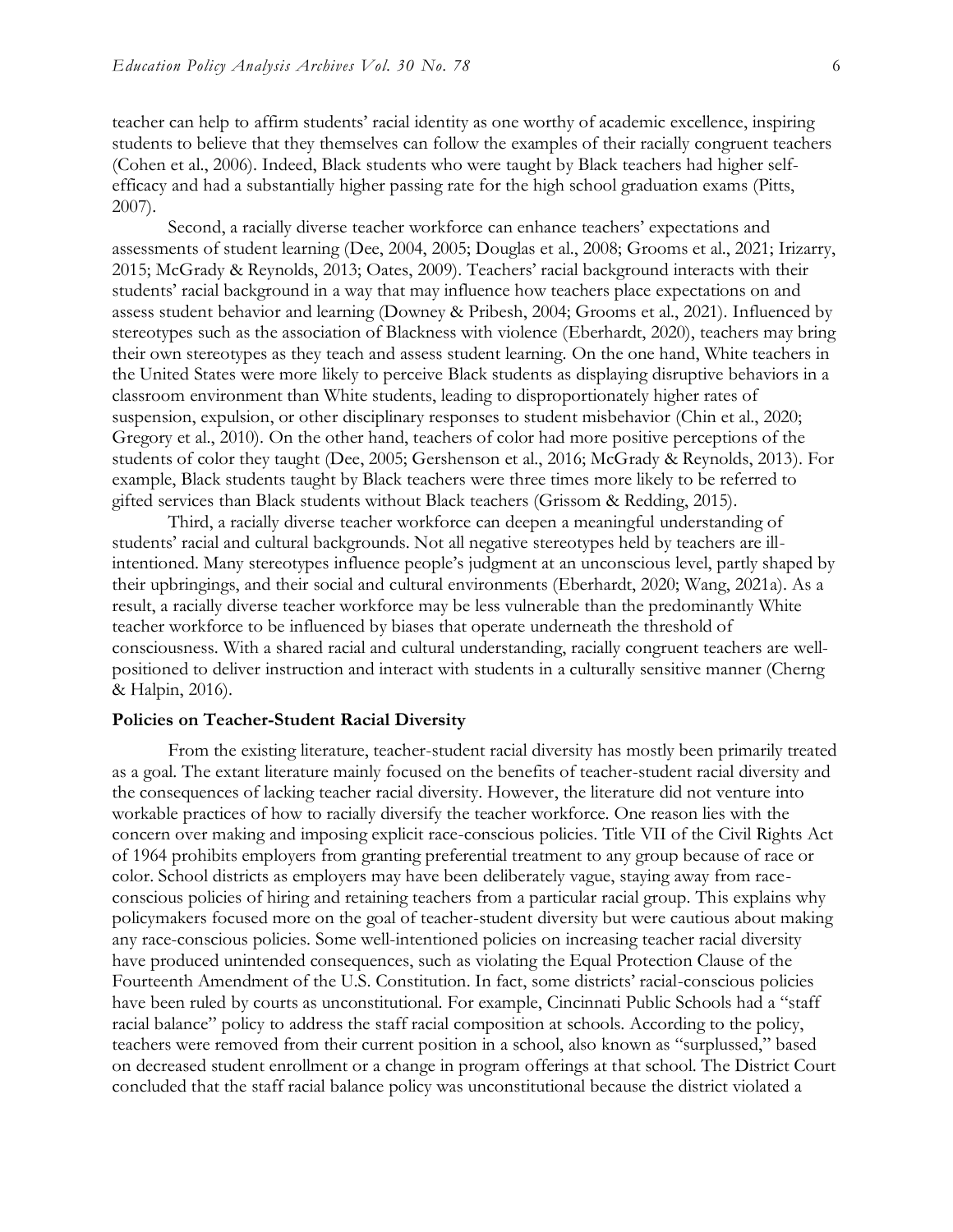White teacher's equal protection rights when the district "surplussed" teachers based on their race (*Perrea v. Cincinnati Public Schools*, 2010).

Moreover, the U.S. Supreme Court held that public school districts could *not* impose raceconscious policies of teacher hiring and retention unless the districts have sufficient evidence to justify there has been prior discrimination, and the policies must be narrowly tailored to serve compelling interests (*Wygant v. Jackson Board of Education*, 1986). Justice Lewis Powell argued in the Supreme Court's majority opinion that "public employers, including public schools, also must act in accordance with a 'core purpose of the Fourteenth Amendment,' which is to 'do away with all governmentally imposed discriminations based on race'" (*Wygant v. Jackson Board of Education*, 1986). Given potential discriminatory practices, teacher-student racial diversity was less a precise blueprint for action than a goal that was rife with ambiguity in the extant literature. To fill the void in the literature, this study seeks to investigate publicly available documents at the federal, state, and district levels to examine how education agencies have been translating the goal of teacher-student racial diversity into workable policies.

#### **Defining the Teacher-Student Racial Diversity**

The teacher-student racial diversity in this study refers primarily to Black and Hispanic populations. The two populations became our analytical focus because of the large gaps of teacherstudent racial gap. As shown in Figure 1, in 2017–2018, 15.2% of students in public K-12 schools were Black, whereas only 6.7% of teachers were Black. The gap was even wider among the Hispanic population, where 26.8% of students in public K-12 schools were Hispanic, but only 9.3% of teachers were Hispanic. We acknowledge that Black and Hispanic populations are not the only racial categories in a nation as racially diverse as the United States. However, given the large teacherstudent racial gap, coupled with the substantial racial disparities in educational attainment facing the Black and Hispanic populations, this study focused on teacher racial diversity related to the Black and Hispanic populations.

Of special note are the inconsistencies across the literature in terms of the usage of "Hispanic" and "Latino." Hispanic refers to people who speak Spanish and/or are descended from Spanish-speaking populations, whereas Latino refers to people who are from or descended from Latin America, such as Argentina, Brazil, Dominican Republic, Honduras, and Mexico (Fisher, 1996; Fraga & Garcia, 2010; Holden & Villars, 2012). The American Psychological Association recommended that the appropriate use of "Hispanic" and "Latino" should be subjective to the research participants' preference (American Psychological Association, 2020). In this study, we have chosen the term "Hispanic" to be consistent with the usage by the National Center for Education Statistics (National Center for Education Statistics, 2020).

#### **Methods**

To fulfill the study purpose of investigating to what extent and how teacher racial diversity has been discussed at the federal, state, and district levels, this study employed text mining methods to collect and analyze text data relevant to teacher racial diversity at the federal, state, and district levels. Text mining methods were chosen because they have been developed to automate the process of collecting and analyzing massive amounts of text data. To capitalize on the massive amount of publicly available documents on education policy, the research team decided to use text mining methods to collect and analyze publicly available documents related to teacher racial diversity at all three levels: federal, state, and district. Here we present detailed procedures of data collection, data sources, and data analysis.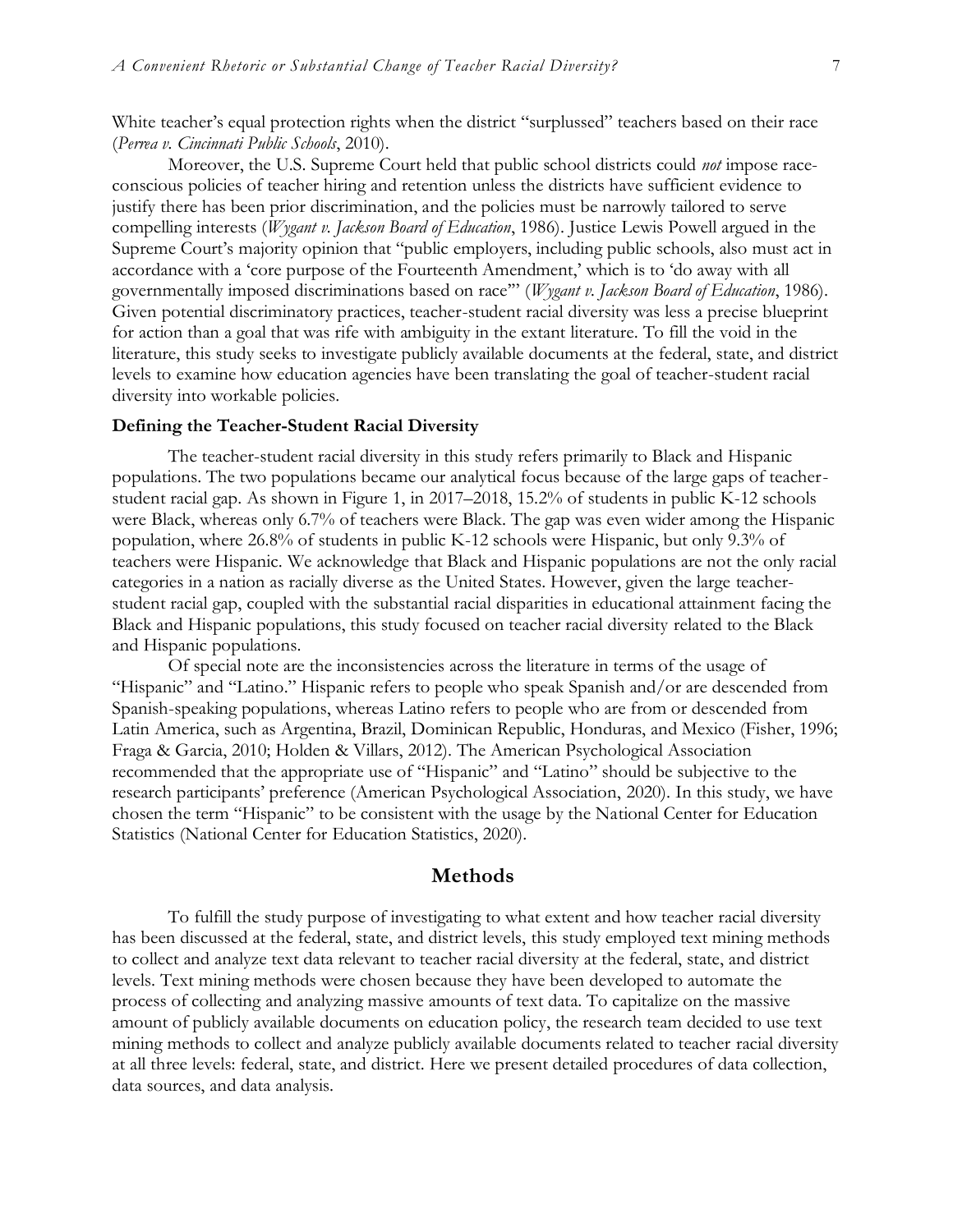#### **Data Collection**

We collaborated with computer science researchers to develop a web crawler to automate the process of data collection. Web crawlers are computerized programs that start with a seed list of uniform resource locators (URLs) that are unique Internet addresses assigned to webpages. Next, we identified all the hyperlinks on those URLs, added those hyperlinks to the seed list, and identified all the hyperlinks on an updated seed list in an ongoing automated process (Masanes, 2006). In this study, the web crawler, developed using the Python programming language by the research team, first methodically scanned a website to identify hyperlinks of all documents in PDF format. Next, the web crawler automatically downloaded the PDF documents to our database. Specifically, the web crawler began collecting documents from the websites of state education agencies (SEAs) and school districts which were in the URL format. We collected the URLs of SEAs and school districts from the National Center for Education Statistics (NCES). Those URLs were the starting point for the web crawlers to begin collecting documents for this study.

#### **Data Sources**

We used publicly available documents posted on the websites of the U.S. Congress, SEAs, and school districts to identify to what extent and how teacher racial diversity has been discussed at the federal, state, and district levels. Figure 3 illustrates an overview of the data sources.



#### **Figure 3**

At the federal level, we collected the text of Every Student Succeeds Act (ESSA) and all the documents from congressional hearings relevant to education since 2007. Congressional hearings are an important part of the policymaking process in the United States. They are used by members of Congress to "obtain information and opinions on proposed legislation, conduct an investigation, or evaluate/oversee the activities of a government department or the implementation of a Federal law" (U.S. Government Publishing Office, 2020, para. 1). They are also used by interest groups as an important platform to convey information (Laumann & Knoke, 1987). The information from those data sources offer a glimpse of how teacher-student racial diversity has been addressed by policymakers at the federal level. A search for all congressional hearings was conducted via the U.S. Government Printing Office (GPO) website, which made transcripts of the hearings after 2007 available for public records. Using the search term *education*, we first identified all hearings on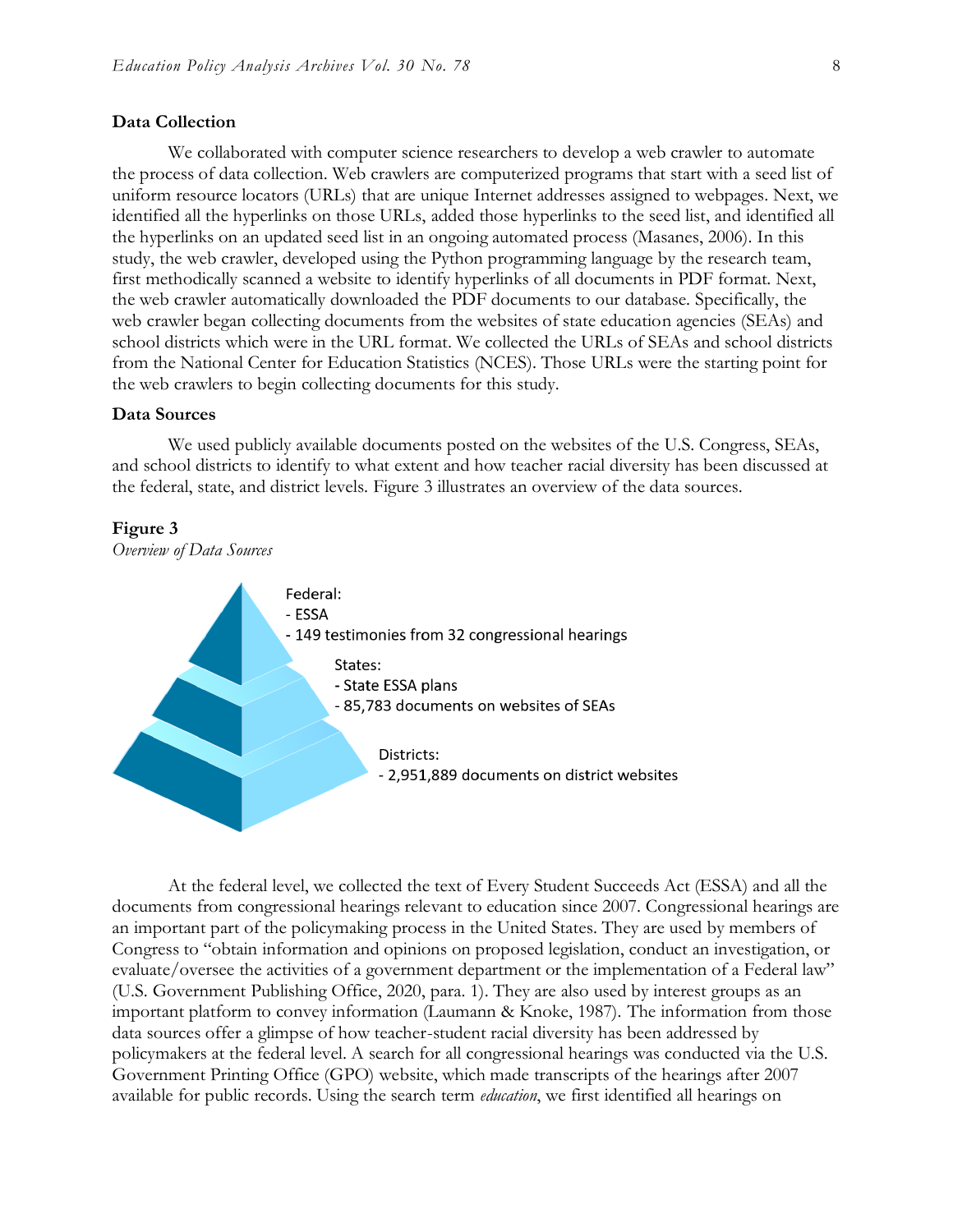education during the  $110^{th}$ - $116^{th}$  sessions of the U.S. Congress from 2007 to the present. The hearings held prior to 2007 were unavailable on the U.S. GPO website. We identified a total of 11 hearings on education at the Senate Committee on Health, Education, Labor & Pensions and 21 hearings at the Education & Labor Committee at the House. From the 32 hearings, we identified a total of 149 testimonies—with 50 testimonies from the Senate and 99 testimonies from the House—that focused on education. The transcripts for these 149 testimonies and statements were retrieved manually from the GPO website and compiled as part of the dataset for analysis.

At the state level, we investigated two types of publicly available documents: (1) documents of state ESSA plans and (2) documents on the state education agencies' (SEAs) websites. Using the aforementioned web crawler to automate data collection, we collected 85,783 documents from 50 SEAs. We also identified 50 state ESSA plans on the SEA websites.

At the district level, we focused on publicly available documents on school district websites. Using the web crawler, our team successfully collected 2,951,889 documents posted on over 6,166 public school district websites, as highlighted in blue in Figure 4. According to NCES, there were over 13,000 school districts in the United States. However, 4,833 districts did not have their website information in the NCES database. This explains the large expansive white spaces in Figure 4, suggesting a dearth of data on many districts. Furthermore, we encountered three main technical challenges when crawling documents from the district websites to our database: (1) the websites had changed, (2) the websites were incorrectly reported to the U.S. Department of Education (e.g., ".org" instead of ".net"), and (3) the documents were hosted at a different domain that was linked to the original website. These technical issues inhibited our efforts in collecting data from all district websites.

#### **Figure 4**

*Documents Collected from 6,166 Public School District Websites*



*Note*: Documents collected from 6,166 public school district websites.

#### **Data Analysis**

The millions of documents collected at the federal, state, and district levels rendered manually coding text data appallingly labor-intensive, time-consuming, and potentially impractical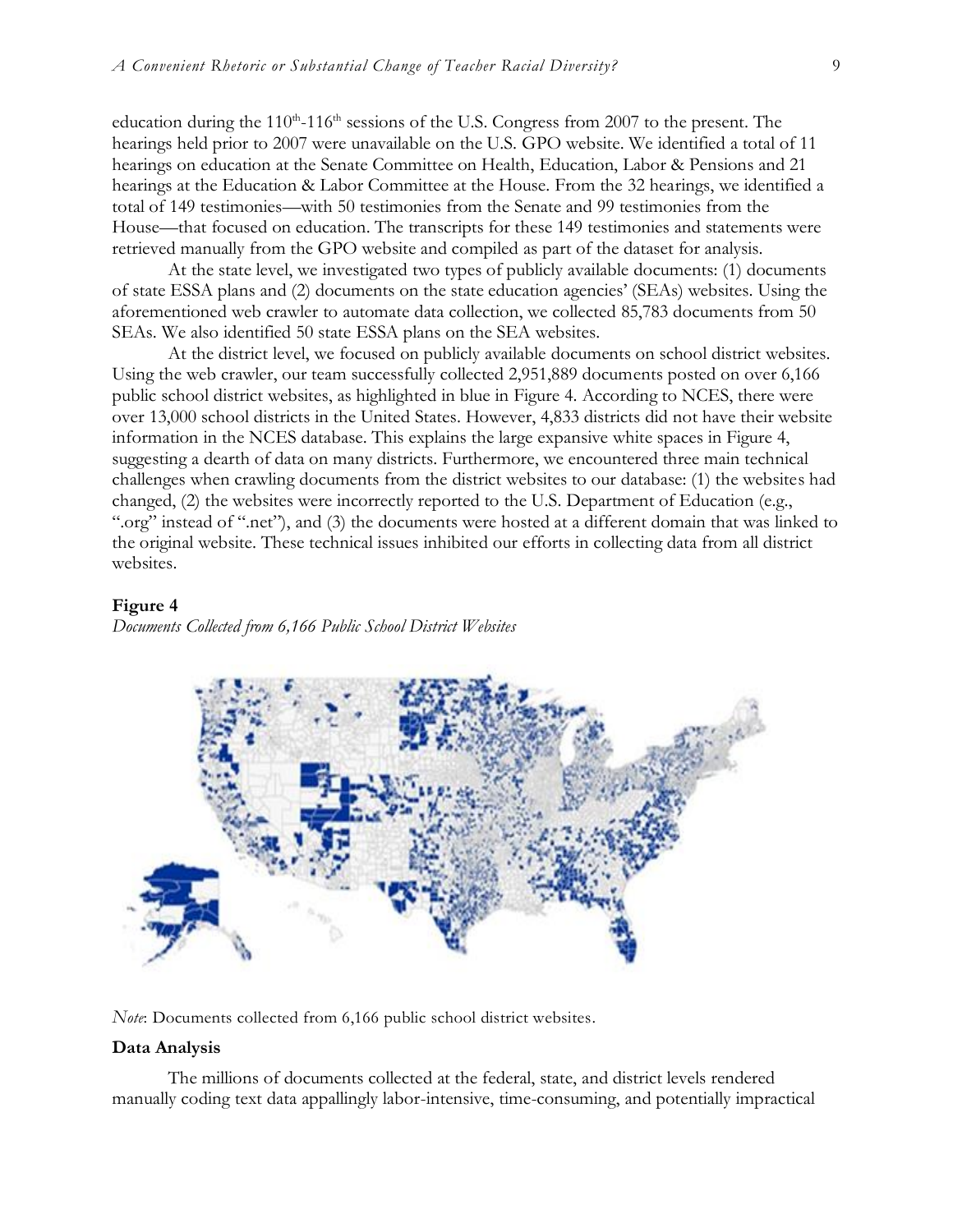(Wang, 2016). Therefore, we developed algorithms to identify the documents that were related to teacher racial diversity to examine to what extent and how teacher diversity was discussed at multiple levels. To identify those relevant documents, we developed a list of co-occurring terms, including "educator & equity," "teacher & equity," "diversity & teacher," "diversity & educator," and "equal opportunity." Here, "&" means a co-occurrence of the two terms. By doing so, we identified the documents that included the co-occurring terms of "educator & equity," "teacher & equity," "diversity & teacher," and "diversity & educator." The terms were developed and refined by the research team through a trial-and-error process. Some terms, such as "Black" and "African American," guided us to the documents on Black students, but not on teacher racial diversity. Terms such as "educator equity" and "equal opportunity" were added to the list because we found that many documents with those terms addressed teacher racial diversity. Using the list of terms, we then developed the algorithms to calculate the occurrences of those terms in each document. This process was repeated for all the collected documents at the federal, state, and district levels.

On an open access website developed for this study, visitors or users can select a state or district from the map of the United States and find that the documents with a high frequency of the terms were placed at the top of the webpage for the state or district. After identifying the documents with a high frequency of the keywords, part of the research team then manually read the documents to identify specific practices of addressing teacher racial diversity at the federal, state, and district levels. To do so, four members of our research team first used the "search" function to identify specific text strings that contained the terms at least once in each of the documents. The team members then began the text string identification process with the documents placed at the top of the webpages, assuming those documents with the highest frequency of terms were more relevant to teacher racial diversity. Next, the four researchers manually read the text strings to decide whether they mentioned teacher racial diversity as a generic goal or spelled out specified practices. To capture how the goal of teacher racial diversity was translated into workable practices, the specific practices were then recorded, along with the origins of document (e.g., federal, states, and districts), in a shared file which all research team members had access to. To keep the coding process within a manageable yet comprehensive scale, each of the four team members responsible for identifying the text string coded the documents independently—without an overlap. As a result, no inter-rater reliability was calculated. The research team met every week for seven months to report progress and share their findings. Table 1 presents the codes and themes generated over the data analytical process.

#### **Table 1**

*Codes and Themes*

| $\sim$   |                                                              |                                                 |                                                                                                                                                                                                                                                               |                                                                                                                                                                      |  |  |  |
|----------|--------------------------------------------------------------|-------------------------------------------------|---------------------------------------------------------------------------------------------------------------------------------------------------------------------------------------------------------------------------------------------------------------|----------------------------------------------------------------------------------------------------------------------------------------------------------------------|--|--|--|
| Document | Document name                                                | Codes                                           | Examples                                                                                                                                                                                                                                                      | Themes                                                                                                                                                               |  |  |  |
| level    |                                                              |                                                 |                                                                                                                                                                                                                                                               |                                                                                                                                                                      |  |  |  |
| Federal  | Teacher Equity:<br>Effective<br>Teachers for All<br>Children | Teacher<br>preparation,<br>teachers of<br>color | "Make greater efforts to<br>attract people of color,<br>especially men, into<br>education"; "must 'grow<br>our own' accomplished<br>teachers"; "assure a steady<br>supply of well-prepared,<br>'culturally competent'<br>teachers for high-needs<br>schools." | Attract people of<br>color; educators<br>with diverse roots;<br>teachers with<br>similar<br>backgrounds as<br>students; grow<br>your own;<br>culturally<br>competent |  |  |  |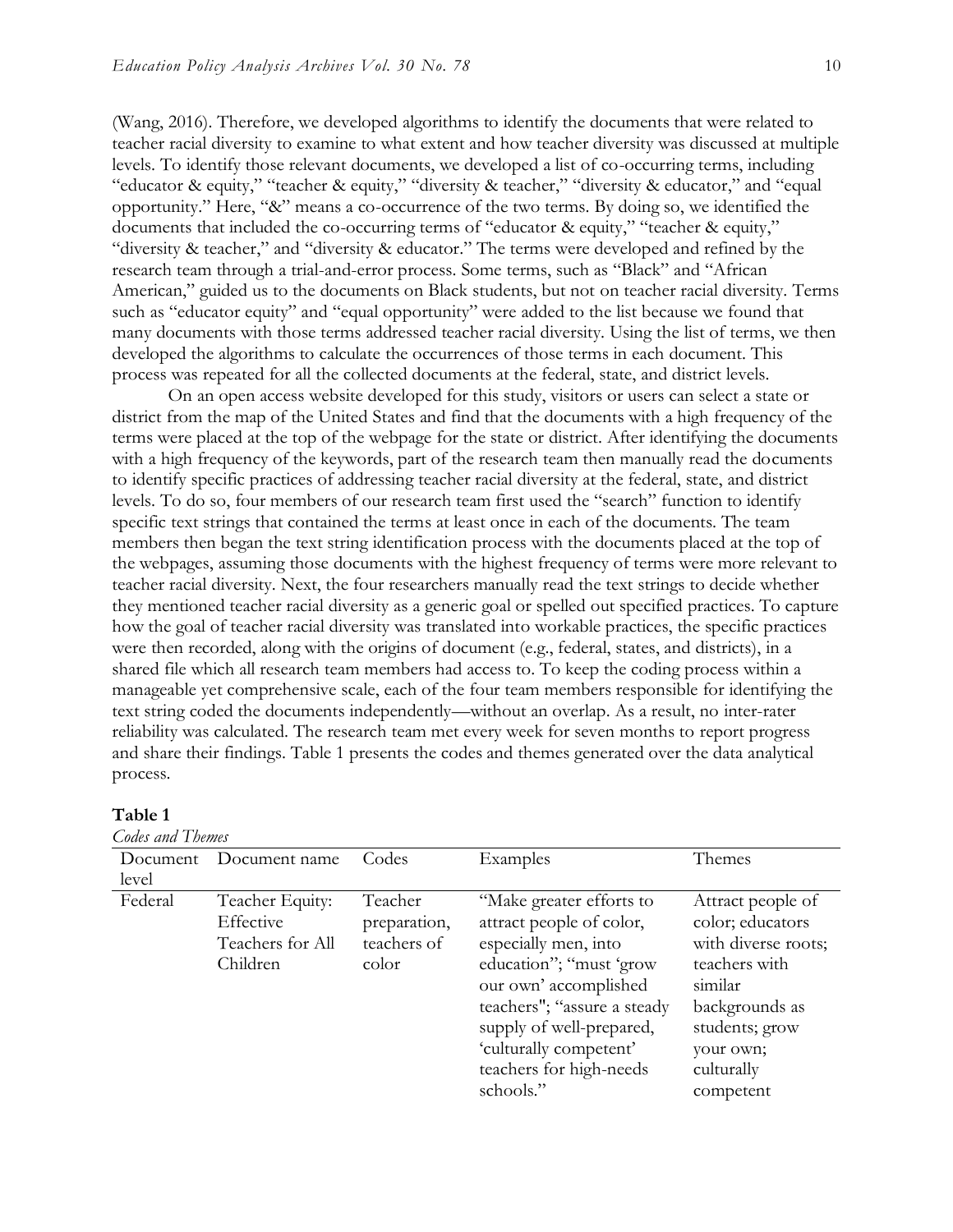| Document<br>level | Document name                                                                                 | Codes                                                   | Examples                                                                                                                                                             | Themes                                                                       |
|-------------------|-----------------------------------------------------------------------------------------------|---------------------------------------------------------|----------------------------------------------------------------------------------------------------------------------------------------------------------------------|------------------------------------------------------------------------------|
| Federal           | Supporting<br>America's<br>Educators: The<br>Importance of<br>Quality Teachers<br>and Leaders | Teacher<br>recruitment,<br>diverse<br>teaching<br>force | "Encourage multiple<br>pathways into teaching and<br>multiple providers of<br>training in order to recruit<br>the diverse teaching force<br>that our country needs." | Recruitment of<br>diverse teacher<br>workforce                               |
| State             | Massachusetts<br>ESSA Plan 2017                                                               | Teacher<br>preparation,<br>teachers of<br>color         | "The Department has<br>included recruiting a<br>diverse cohort of<br>educators as one of the<br>criteria for [educator<br>preparation] program<br>review"            | Recruitment of<br>diverse teacher<br>candidates                              |
| State             | Delaware ESSA<br>Plan Updated<br>2020                                                         | Teacher<br>preparation,<br>linguistically<br>diverse    | "Leverage the state's new<br>Teacher Academy CTE<br>pathway to develop a<br>linguistically diverse<br>teacher pipeline among<br>current and former ELs."             | Develop a<br>linguistically<br>diverse teacher<br>pipeline                   |
| District          | Anne Arundel<br>County Public<br>Schools, MD                                                  | Teacher<br>preparation,<br>teachers of<br>color         | "Seeks to hire diverse<br>educators from numerous<br>racial and ethnic<br>backgrounds with a focus<br>on African American &<br>Hispanic/Latino teachers"             | Recruitment of<br>African American<br>and $Latino(a)$<br>teachers            |
| District          | Clark County<br>School District,<br>NV                                                        | Teacher<br>preparation,<br>teacher<br>recruitment,      | "Expanded partnerships<br>with Historically Black<br>Colleges HBC) and<br>Hispanic-Serving<br>Institutions (HSI) to<br>increase the diverse<br>applicant pool."      | Partnership with<br>HBCU and HSI;<br>recruit racially<br>diverse applicants. |

# **Results**

The results from the analysis of more than three million documents revealed different levels of attention paid to diversifying the teacher workforce at the federal, state, and district levels. More importantly, there was a wide variance at the state and district levels. The results for each of the over three million documents were displayed on the open access website developed for this study. Due to page limitation, it is impossible to report the results of each of the over three million documents here. Instead, we report to what extent and how teacher racial diversity was discussed at the federal level in 50 states and in the 100 largest school districts.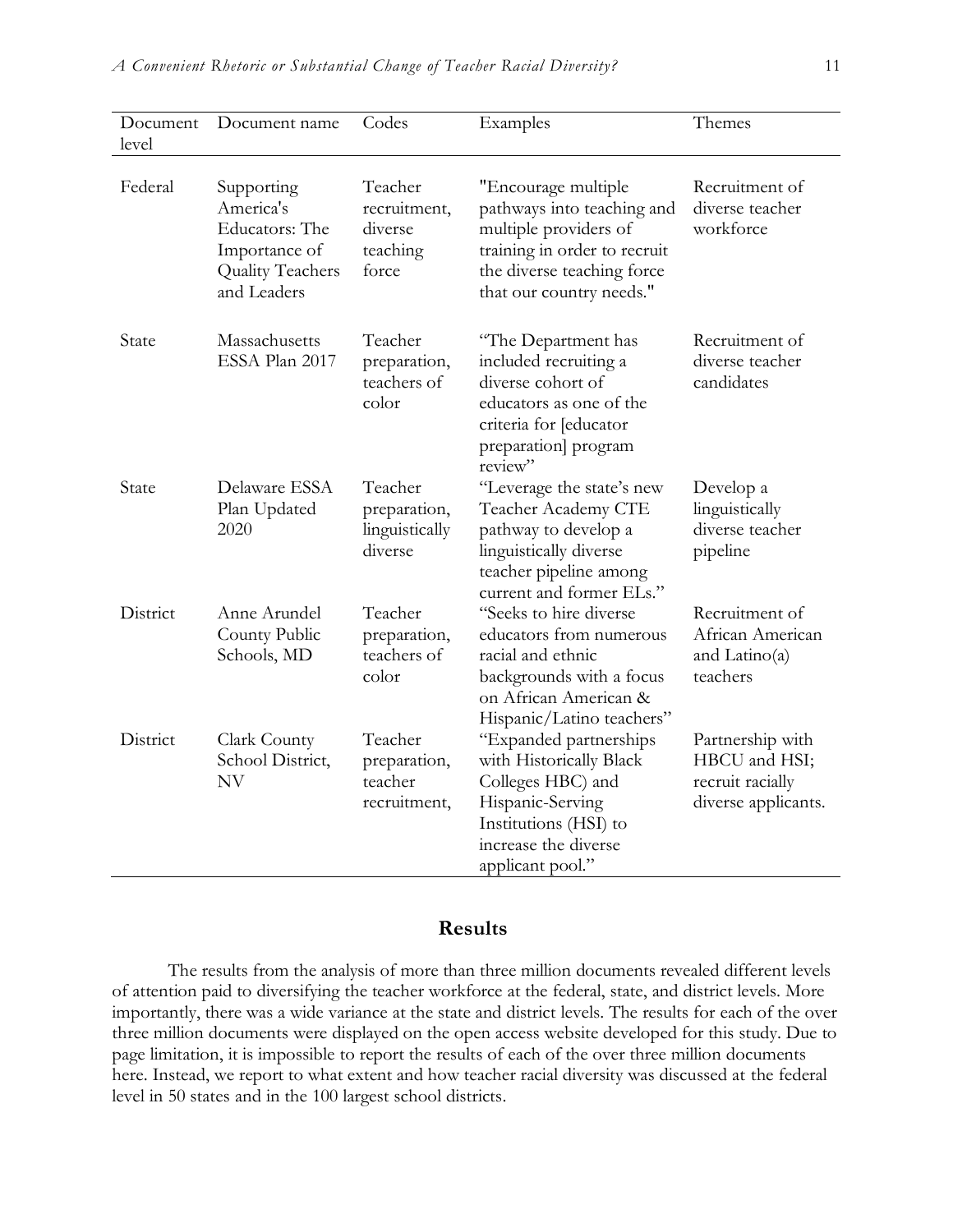#### **Federal Level**

The analysis of the documents at the federal level showed that developing a racially diverse teacher workforce was not explicitly addressed at the federal level. Neither ESSA nor the congressional hearings specified how to improve teacher racial diversity. The need to recruit racially diverse teachers to reflect the diverse student population was advocated by many witnesses who testified at the hearings, including members of teachers' unions (e.g., the National Education Association; Van Roekel, 2009), teacher preparation programs (e.g., college of education at the University of Michigan; Ball, 2010), and school districts (e.g., Denver Public Schools; Boasberg, 2011). Despite the limited specific information on how to address teacher racial diversity, a term related to teacher diversity at the federal level was "cultural competency." Regarding on how to develop culturally competent teachers, the congressional hearing witnesses shared information about teacher residency programs with the legislators. According to ESSA, a teacher resident in a teacher residency program needs ''(A) for not less than 1 academic year, teaches alongside an effective teacher, as determined by the State or local education agency, who is the teacher of record for the classroom" and ''(B) receives concurrent instruction during the year" (ESSA, Sec. 2002, (5)). In some teacher residency programs, districts partnered with universities and nonprofit organizations to assure a steady supply of well-prepared, "culturally competent" teachers for high-needs schools (Van Roekel, 2009, p. 28). In other teacher residency programs, a "Grow Your Own" (GYO) method was used. The GYO method encouraged high school and college graduates to enter residency programs and teach at the schools they previously attended. In doing so, the teacher residency programs could better mirror the district student demographics and prepare teachers to be "culturally competent." It is worth noting that the teacher residency programs were presented at the hearings in the late 2000s and the early 2010s and were then codified in the ESSA in 2015.

Notably, as an indirect, albeit related, focus on teacher racial diversity at the federal level, cultural competency did not necessarily equate to a racially diverse teacher workforce. In the federal documents collected in this study, teachers' cultural competence appears to be used as a proxy for teacher racial diversity. However, it is unclear what cultures were included when evaluating cultural competency. Training teachers to be culturally competent is indeed important, as they could effectively teach, interact, and understand students from different racial backgrounds. While teachers from all racial backgrounds can be trained to be culturally competent, increasing teachers' cultural competency may not improve or change the racial makeup of the overall teacher workforce. The lack of reference on how to racially diversify the teacher workforce at the federal level signals the scant federal attention to teacher racial diversity. It appears that federal policymakers left the teacher racial diversity policies to the states and districts.

#### **State Level**

The documents at the state level offered more specifics on racially diversifying teachers than those at the federal level. In the state ESSA plans, there were 19 states that recognized the need to recruit and retain a racially diverse teacher workforce (DE, ID, IA, KY, MA, MS, MO, NE, NY, OH, OK, OR, PA, TN, VT, VA, UT, WA, WY). Figure 5 illustrates the percentage of documents on the SEA websites that included the terms related to teacher racial diversity. In those documents, some states were light on detail without specifically mentioning *how* to diversify the teacher workforce, whereas other states went further by providing specifics. Two SEAs set clear requirements and goals to diversify teachers. For example, the Mississippi Department of Education set a goal to increase the number of teachers of color from 53% to 67% by 2025 to better reflect the student population in school districts with a high percentage of students of color and a high teacher attrition rate (Mississippi Department of Education, 2018). The Massachusetts Department of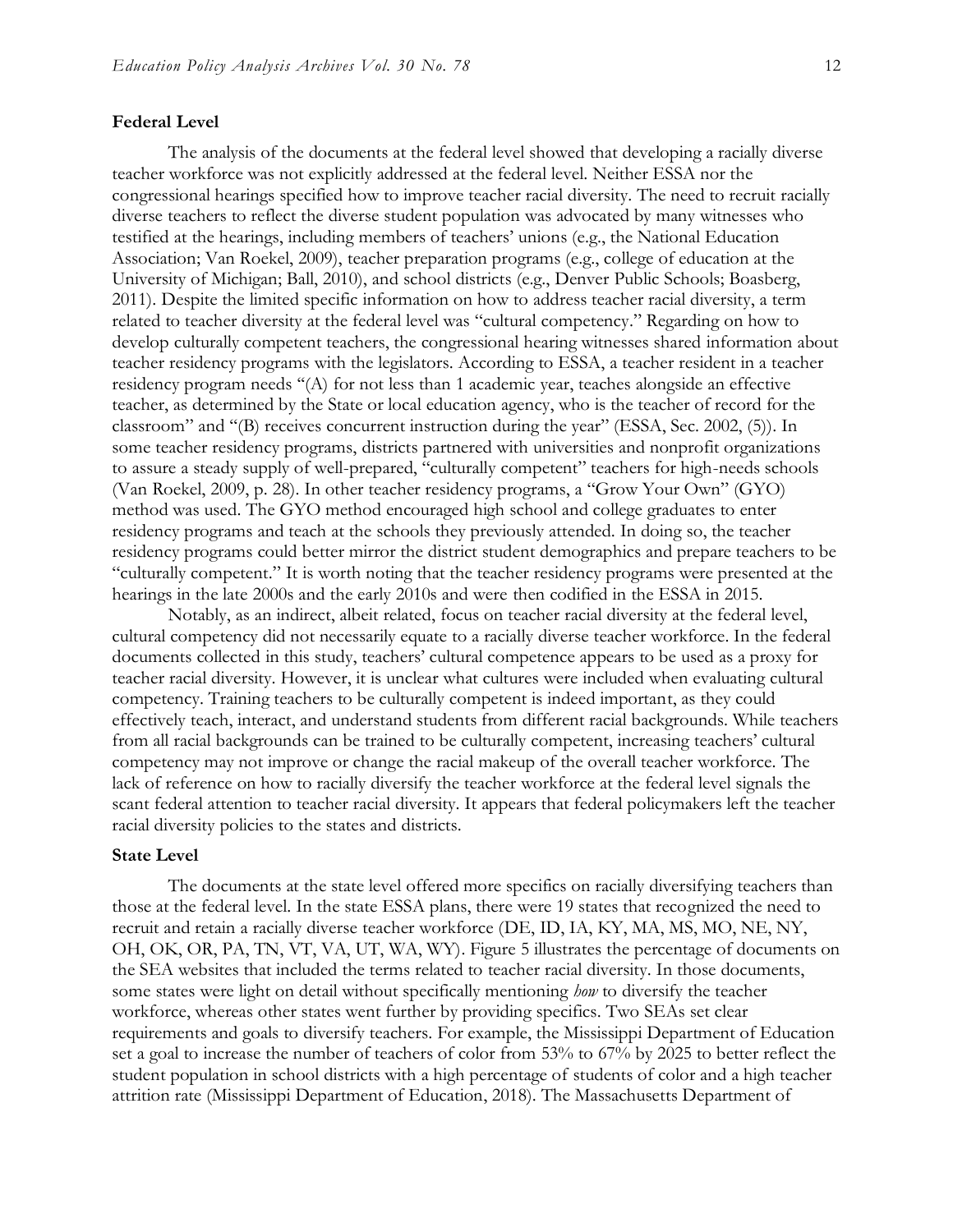Elementary and Secondary Education (ESE) recognized that only 7% were teachers of color compared to 35% of students and urged that, "for schools to be able to hire a diverse staff, Educator Preparation programs *must* attract a more representative pool of teacher candidates" (Massachusetts Department of Elementary and Secondary Education, 2017, p. 79). In addition, the ESE made the recruitment of racially diverse educators as one of the criteria for program review.



#### **Figure 5**



*Note:* Percentages of documents on SES websites that included the terms "educator & equity," "teacher & equity," "diversity & teacher," "diversity & educator," and "equal opportunity."

In comparison with setting clear requirements and goals, six states focused on supporting districts to racially diversify teachers. For example, in its ESSA Plan, the Tennessee Department of Education (TDOE) proposed a Teacher Pipeline/Diversity Project that provided a \$100,000 investment in innovation grants for targeted school districts to develop plans to increase teacher racial diversity. TDOE also invited districts with the largest teacher-student racial gaps to apply for a planning grant. The main goal of the planning grants was to increase the representation of teachers of color in local schools. Moreover, TDOE proposed to implement teacher residency programs in high-need districts across the state as an effort to promote teacher racial diversity in Tennessee's urban districts (Tennessee Department of Education, 2018). In its state ESSA plan, Washington suggested that all teacher preparation programs in the state offer mentorship programs to teacher candidates of color. Furthermore, the Washington Professional Educator Standards Board offered guidance and statewide resources to school districts on how to develop and implement policies and programs that mentor, encourage, and support teachers of color (Washington State Board of Education, 2018). The Idaho State Department of Education recommended that districts support the full certification of teachers of color through available routes (Idaho State Department of Education, 2018). The Delaware Department of Education leveraged the state's Teacher Academy career and technical education pathway to develop a linguistically diverse teacher pipeline by recruiting current and former English learners in high schools (Delaware Department of Education,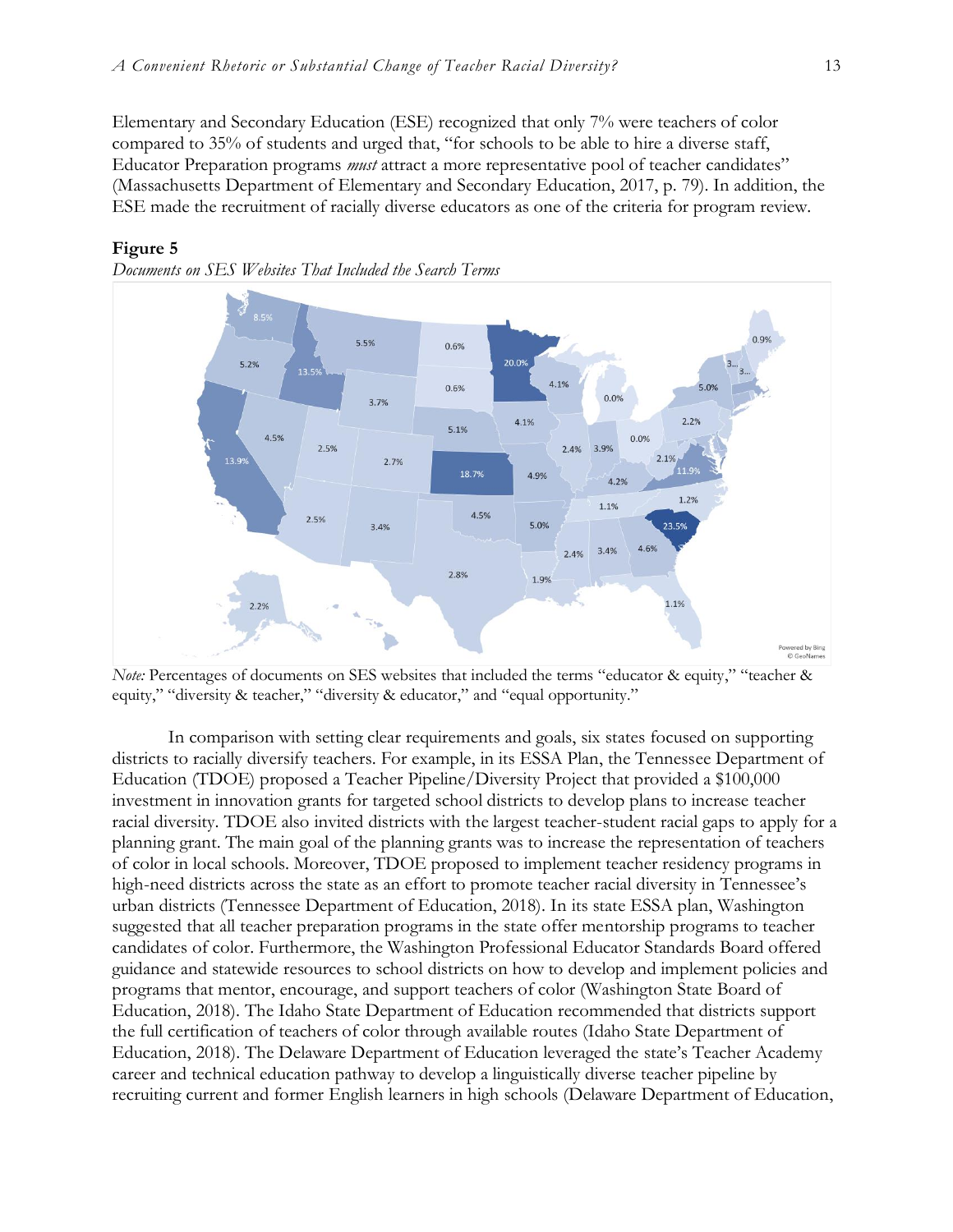2017). Missouri and Ohio created "Grow Your Own" programs where racially diverse high school graduates entered local teacher preparation programs and were mentored to teach within local school districts (Missouri Department of Elementary and Secondary Education, 2017; Ohio Department of Education, 2018).

Three states approached diversifying the teacher workforce by establishing partnership between districts and teacher preparation programs. For example, Virginia proposed the Teacher Equity Plan, in which districts partnered with universities to develop strategies to increase teacher pipelines in critical shortage areas and to increase teacher racial diversity (Virginia Department of Education, 2018). Texas built the "Best in Class Coalition" team that included not only districts and universities, but also businesses, government civic organizations, nonprofits, foundations, and community advocates that focused on teacher racial diversity (Texas Department of Education, 2018). The New York State Department of Education (NYSED) assisted districts and the Institute of Higher Education in developing comprehensive systems of educator support and development for teachers of color (New York State Department of Education, 2017).

Overall, our findings suggested that less than half of the states explicitly recognized the importance of teacher racial diversity. Acknowledging the existence and importance of a problem is usually the first step to addressing the problem. However, there is still a long way to build a racially diverse teacher workforce. Even among those states that acknowledged the need for teacher racial diversity, only a handful of them proposed clear requirements and goals, spelled out strategies, and introduced programs to promote teacher-student racial diversity. It appears that SEAs preferred to set the goal and general directions for increasing the percentage of teachers of color but left the details of how to achieve the goal for school districts to choose their own course of action.

#### **District Devel**

The district-level results of 6,166 districts are accessible on an open access website (Wang & Ji, 2020) developed for this study. Specifically, we examined all documents posted on the district websites and calculated the percentage of documents mentioning teacher diversity for each district. Given the page limit, it is impossible to delineate the results of 6,166 school districts. Therefore, we only focus on the top 10 districts with the highest percentage of documents mentioning teacher racial diversity (see Table 2) and to what extent and how the 100 largest school districts by student enrollment (see Figure 6) have racially diversified their teacher workforce. The top 10 districts ranged in location from remote towns (Putnam County School District, TN) to large cities (Los Angeles Unified School District, CA). The average percentage of Black students within the top 10 districts was 15.9%, with Chicago Public School District 299 having the largest percentage of Black students (30%). The average percentage of Hispanic students was 16.1%, with Los Angeles Unified School District having the largest percentage of Hispanic students (52%).

Notably, the 10 districts in Table 2 were among the 100 largest school districts by student enrollment. On average, the 100 largest districts had approximately 18.2% Black students and 23.8% Hispanic students, close to the average national level. However, there was a large variation in the percentages of Black and Hispanic students. Detroit Public Schools Community District had the highest percentage of Black students (83%), and Puerto Rico had the highest percentage of Hispanic students (100%). Although both districts had large percentages of Black or Hispanic students, the percentage of documents discussing teacher racial diversity was relatively low—1.18% at Detroit Public Schools Community District and 0.49% at the Puerto Rico Department of Education.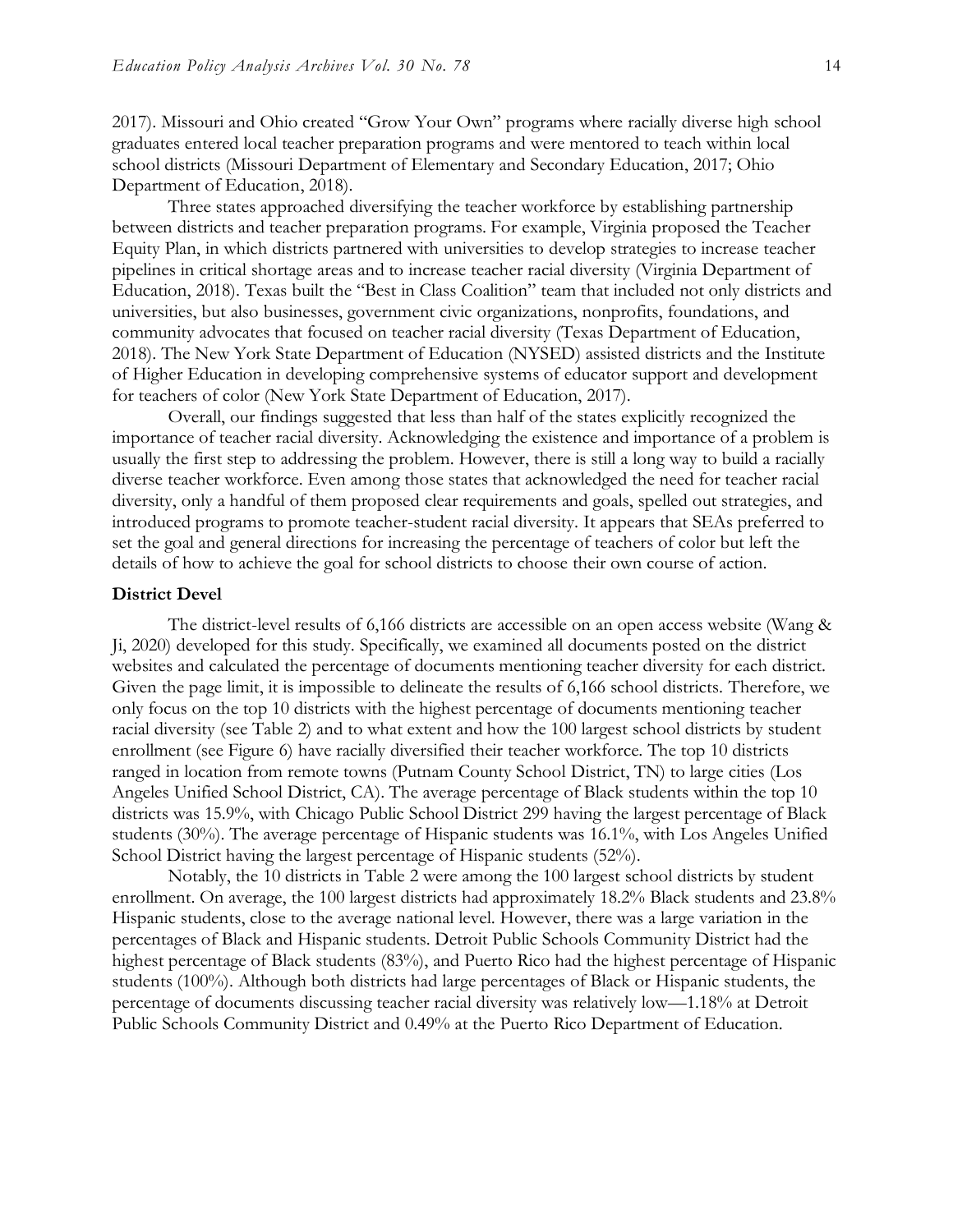| Districts                                   | Black                      | Hispanic | Number of documents          |
|---------------------------------------------|----------------------------|----------|------------------------------|
|                                             | students                   | students | mentioning teacher diversity |
|                                             | $\left(\frac{0}{0}\right)$ | $(\%)$   | $\left(\frac{0}{0}\right)$   |
| Schenectady City School District (NY)       | 19                         | 10       | 24 (16.67)                   |
| Los Angeles Unified School District (CA)    | 9                          | 52       | $6,246$ $(9.38)$             |
| Howard County Public Schools (MD)           | 18                         |          | 60(8.33)                     |
| St. Vrain Valley School District RE 1J (CO) |                            | 20       | 37(8.11)                     |
| Roanoke City Public Schools (VA)            | 28                         | 6        | 43 (6.98)                    |
| Fauquier County Public Schools (VA)         | 8                          | 8        | 98 (6.12)                    |
| Boston School District (MA)                 | 23                         | 19       | 1,646(6.01)                  |
| Putnam County School District (TN)          | 2                          | 6        | 50(6.00)                     |
| Chicago Public School District 299 (IL)     | 30                         | 29       | 1,476 (5.96)                 |
| Lexington-Richland School District 5 (SC)   | 21                         | 4        | 1,394 (5.95)                 |

#### **Table 2**

*Top 10 Districts with the Highest Percentage of Documents Mentioning Teacher Diversity*

#### **Figure 6**

*Overview of the 100 Largest Districts (2018-2019 school year)*



*Note*: *x*-axis indicates the percentages of Black students; the *y*-axis indicates the percentages of Hispanic students. The bubble size indicates the percentages of documents mentioning teacher diversity. The bubble colors indicate the locale of the districts. A large variation in the percentages of Black and Hispanic students existed among the 100 districts.

Among the 100 largest school districts, the following five districts, as shown in Table 2, have the highest percentage of documents pertaining to teacher diversity: Schenectady City School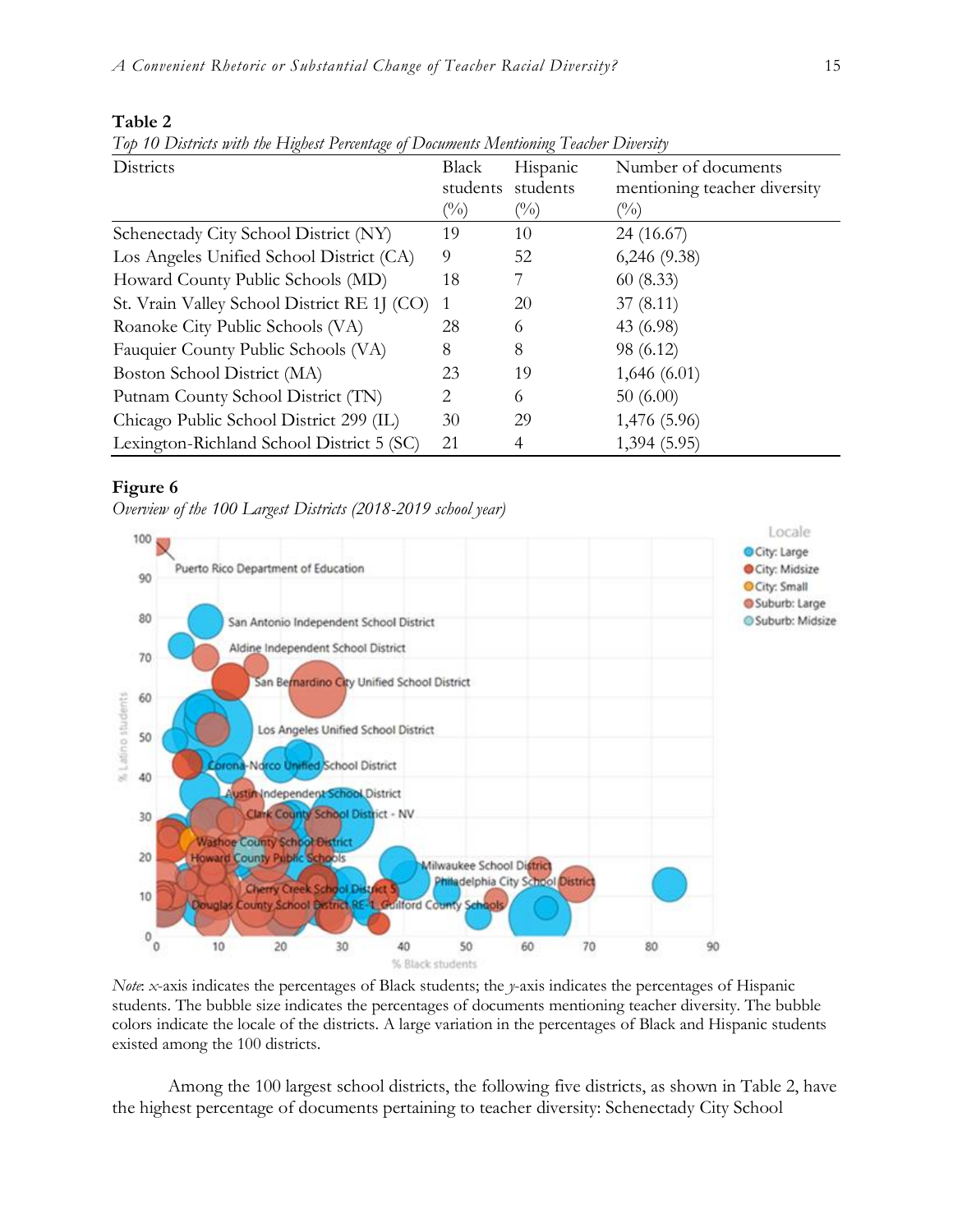District, NY (16.67%), Los Angeles Unified School District, CA (9.38%), Howard County Public Schools, MD (8.33%), St. Vrain Valley School District RE 1J, CO (8.11%), and Roanoke City Public Schools, VA (6.98%). The documents in those districts not only discussed the importance of teachers of color, but also mentioned their strategies to diversify the teacher workforce. For instance, the Schenectady City School District hired an Assistant District Director of Recruitment, Retention & Diversity with the goal to improve and grow a racially diverse teacher workforce (Schenectady City School District, 2018). The Los Angeles Unified School District and Howard County Public Schools utilized their human resources offices to recruit teachers of color, but in different ways. While the Los Angeles Unified School District recruited applicants from highly ranked institutions that have been known to effectively prepare educators to work with racially diverse learners (California Department of Education, n.d.), Howard County Public Schools attended job fairs and conventions that were catered to upcoming professional minorities (Howard County School System, 2009). These findings showed that school districts used a wide range of recruitment strategies to attract teachers of color as part of their commitment to increase teacher racial diversity in their districts.

Aside from the districts that had the largest percentage of documents discussing teacher diversity, there were other districts that highlighted how they recruited and retained a racially diverse pool of applicants. Take the New York City Department of Education (NYCDOE) for instance. NYCDOE had 22% Black students and 29% Hispanic students as of the 2018-19 school year. In its Diversity and Inclusion Annual Report & Strategic Plan, NYCDOE noted the efforts to proactively search for and recruit a racially diverse pool of teacher applicants from predominantly Black and Hispanic institutions and organizations. Specifically, to enlarge the pipeline of qualified teacher candidates, NYCDOE reached out to recruitment sources from 40 diverse institutions and organizations for referrals of qualified candidates across the country, such as the National LGBT Bar Association, the National Native American Law Students Association, the Columbia Latino/a Law Student Association, New York Muslim Law Students Association, and the National Black MBA Association. Although the funding source was not disclosed by the district, NYCDOE launched a fully funded Diversity Recruitment Pilot Program to cast a wide net to include potential candidates who were disabled, veterans, members of the military, women, minorities, and from the LGBT community. Furthermore, NYCDOE launched a national recruitment campaign to promote multiple pathways to enter the teaching profession at New York City Public Schools. NYCDOE also refined its online advertising and applicant messages to reflect more inclusion and feature people of different racial backgrounds. One example was the use of recruitment videos that were played on taxi televisions in more than 14,000 taxi cabs and social media accounts, such as NYCDOE's Facebook and Twitter accounts.

#### **Districts with Similar Student Demographics but Different Approaches to Teacher Racial Diversity**

As we zeroed in on districts with similar student demographics for Black and Hispanic students, we found that districts varied greatly in their approaches to addressing teacher racial diversity. Take Pinellas County Schools (FL) and Brevard County Public Schools (FL) for instance. Pinellas County Schools (10% Black students, 9% Hispanic students) included seven standards of attracting racially diverse teachers (e.g., rubrics, scale levels, reflection questions, and evidence logs) for schools to actively measure their progress on achieving each standard (Pinellas County Schools, 2012), whereas Brevard County Public Schools (10% Black students, 10% Hispanic students) had only one indicator to increase the number of teachers of color by 5% or to equal the percentage of students of color in the county (Brevard Public Schools, 2015).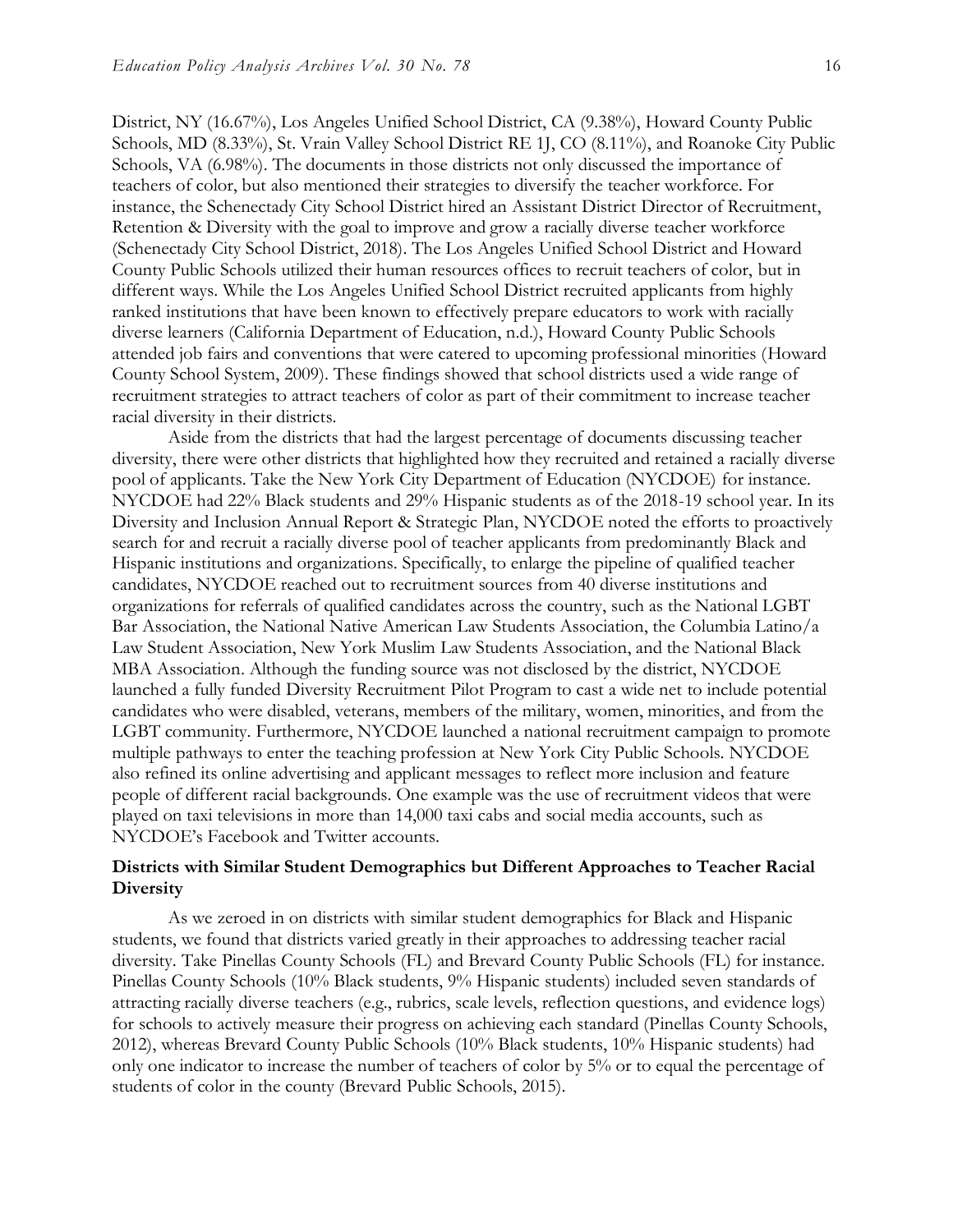Another example is a comparison between Richmond Public Schools (VA) and Richland County School District 2 (SC). The two districts had similar student demographics. Richmond Public Schools (48% Black, 7% Hispanic) sought to strengthen racially diverse teacher recruitment but was light on detail—without explicitly mentioning how to do so (Richmond Public Schools, 2019). By contrast, Richland County School District 2 (50% Black, 6% Hispanic) developed a Diversity & Multicultural Inclusion Plan that included utilizing a data-driven climate survey to evaluate teacher diversity, partnering with Historically Black Colleges and Universities, and creating a district-wide committee that encouraged every employee to serve as an ambassador for teachers of color (Richland County School District 2, 2016).

Likewise, both Fairfax County Public Schools (VA) and Plano Independent School District (TX) had 9% of Black students. Again, despite having similar student demographics, the two districts addressed teacher diversity differently. Fairfax County Public Schools (9% Black, 16% Hispanic) mentioned not only hiring and retaining racially diverse teachers, but also using data to analyze teacher exits to explore racial bias and determine factors that may cause teacher retention disparities (Fairfax County Public Schools, 2019). By contrast, Plano Independent School District (9% Black, 15% Hispanic) only developed strategic goals for hiring staff but did not specifically mention hiring racially diverse teachers (Plano Independent School District, 2019).

A similar pattern was found between District of Columbia Public Schools (47% Black, 11% Hispanic) and Cleveland Metropolitan School District, OH (50% Black, 11% Hispanic). District of Columbia Public Schools focused on staffing ratio by using staffing ratio formulas mandated by the Office for Civil Rights in D.C. and developing a goal to hire one English as a Second Language/Bilingual teacher for every 22 students (District of Columbia Public Schools, 2019). On the other hand, to recruit Hispanic teachers, Cleveland Metropolitan School District focused on hiring a senior-level official who was dedicated to the needs of the Hispanic community (Cleveland Metropolitan School District, 2013).

The findings here revealed that although those districts had similar student demographics, they may not necessarily use similar approaches to racially diversify their teacher workforce. While some districts developed only goals without stating details on how to achieve the goals, other districts demonstrated specific strategies to racially diversify their teacher workforce. Some districts actively implemented more inclusive techniques to increase teacher racial diversity, whereas others were passive in their approaches. The comparison and contrast of those districts with similar student demographics do not necessarily suggest which district's approach is superior to the others. Those differences may derive from how strong the relationships were between the districts and the Black and Hispanic communities. Nevertheless, the discernible differences do shed light on whether the districts' rhetoric stance matched their specific plans to racially diversify the teacher workforce.

#### **Discussion**

This study, for the first time, reveals to what extent and how diversifying teachers has been discussed at the federal, state, and district levels. Although the importance of having a racially diverse teacher workforce has long been agreed upon, we found that at the federal level, developing a racially diversified teacher workforce was not explicitly addressed. At the state level, there were some details that went beyond the rhetoric of increasing teacher racial diversity by setting requirements and goals, establishing partnerships between districts and teacher preparation programs, and supporting districts to racially diversify teachers. The documents at the district level offered the most detailed information on how to develop a racially diversified teacher workforce. Given the massive amounts of data collected in this study, we found that despite the prevalent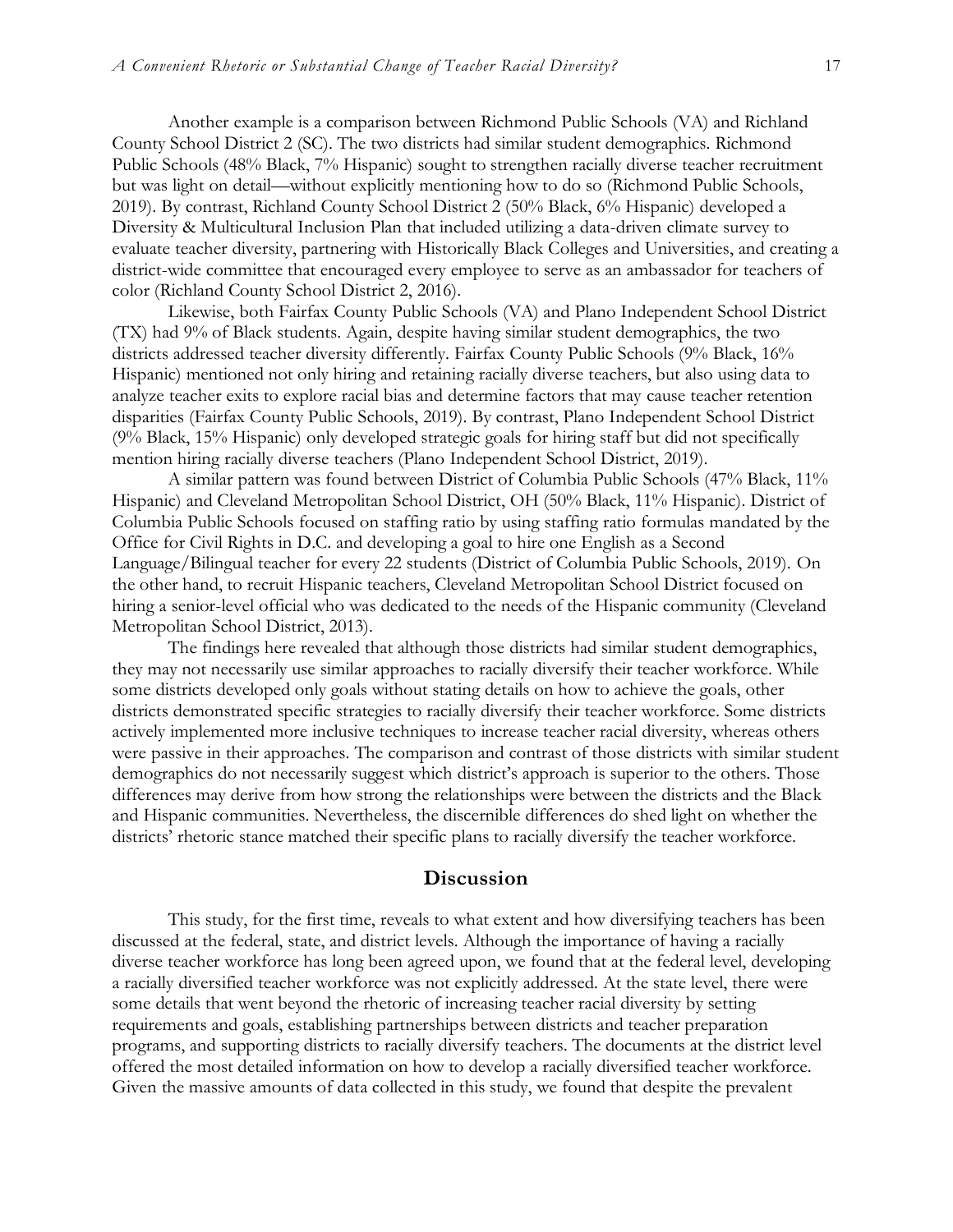rhetoric of increasing teacher racial diversity, the detailed strategies and efforts were very limited in our dataset.

It is crucial to note that education agencies at the federal, state, and district levels mostly did not distinguish Hispanic from Black teachers in their documents on teacher recruitment and retention. In fact, the shortage of Hispanic teachers was more severe than Black teachers. The teacher-student racial gap for Hispanics was the biggest among all categories of people of color. For example, during the 2017–2018 school year, the teacher-student racial gap for Hispanics was a glaring 17.5 percentage-point gap, wider than the 8.5 percentage-point gap for Blacks (NCES, 2019). Such a wide gap indicates a critical need against the backdrop of the growing population of Hispanic students (Lara & Franquiz, 2015; Shapiro & Partelow, 2018; Singh, 2019). Therefore, more intensified efforts should focus on attracting Hispanics into the teaching profession.

#### **Policy Recommendations**

Education, by the U.S. Constitution, is a state and local matter. Since the Constitution framers were wary of expansive federal power, the federal government, according to the U.S. Constitution, has no authority to interfere with educational systems at the state and district levels. If federal policies on racially diversifying the teacher workforce are instituted, the policies have to use the lever of federal spending and funding. That is, federal policies are enforced by the U.S. Department of Education through the threat of withholding of federal funds unless states and districts meet the policy requirements. Such approaches have been used by the U.S. Department of Education to push the Common Core State Standards (Wang & Fikis, 2019) and respond to the Opt-Out movement—a grassroots movement, in which parents opt their children out of state standardized testing (Wang, 2021b). However, such heavy-handed approaches have met resistance from both states and school districts. Since public education systems are established by individual state constitutions, to achieve the goal of racially diversifying the teacher workforce, states and school districts should be the ones making considerable headway.

In view of the findings, we offer five policy recommendations to racially diversify the teacher workforce at the state and district levels. Our policy recommendations are grounded in the research suggesting that teachers of color were likely to work in high-needs, high-poverty urban school districts (Ingersoll & May, 2011). For our first policy recommendation, we propose that education agencies at the state and district levels create incentives for Black and Hispanic teachers to work in high-needs, low-income school districts in addition to offering teacher preparation programs. For example, we found that some states have offered scholarships for students of color who were willing to teach in low-income neighborhoods after receiving their teaching certificates, such as the Minnesota Collaborative Urban and Greater Minnesota Educators of Color Program, the Kentucky Minority Educator Recruitment and Retention Scholarship, the Tennessee Minority Teaching Fellows Program, the Missouri Minority Teaching Scholarship, the Florida Fund for Minority Teachers, and the Teacher Education Assistance for College and Higher Education Grant Program (Carver-Thomas, 2018). Additionally, one school district gave a maximum of \$8,000 incentive award to high-quality, racially diverse teachers in high-demand fields such as STEM with a preference to those willing to teach in high-needs schools (Norfolk City Public Schools, 2016). These examples demonstrate that districts have offered teachers of color increased financial support in the form of scholarships and monetary incentives to attract them to teach in high-needs, low-income school districts.

Second, we propose developing mentoring and support programs for Black and Hispanic teachers. In our study, we found that some districts provided 1:1 mentoring programs to Black and Hispanic teachers in their first year on the job and beyond, including many Grow Your Own programs. For instance, one school district in California with a high percentage of Hispanic,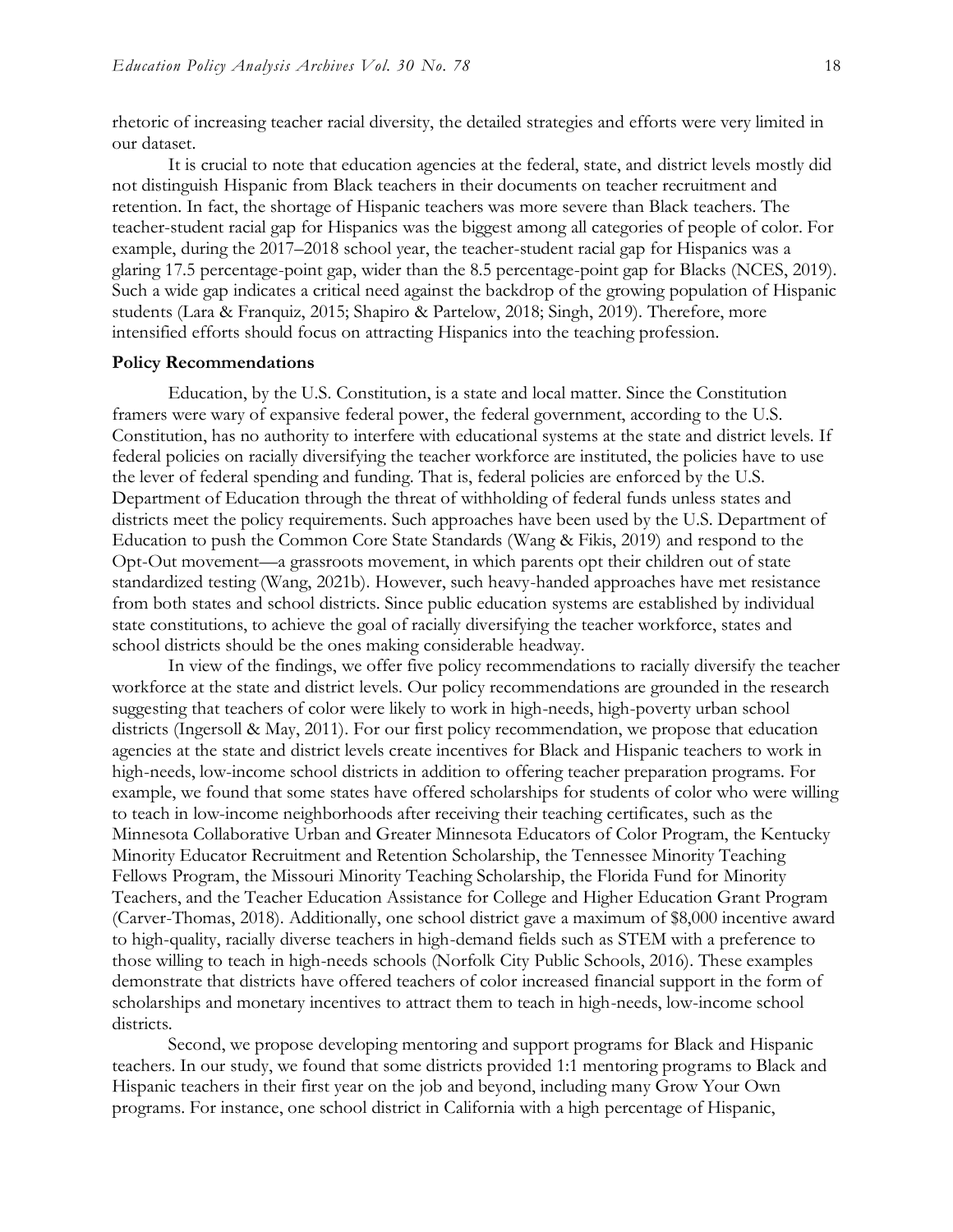bilingual students provided incentives for bilingual and English as a Second Language teachers to obtain micro-credentials in Early Literacy, STEAM, and English Language Learners to promote their retention (California Department of Education, 2017). Part of the mentoring and support programs was to offer free professional development and networking events. In Oregon, program coordinators provided bilingual teachers with information regarding scholarships, resume building, and networking events (Oregon Department of Education, 2019).

Third, building partnerships between districts and predominantly Black and Hispanic institutions and organizations can help diversify the teacher workforce. The New York City Department of Education and Richland County School District 2 recruited potential teacher candidates from predominantly Black, Hispanic, and Native American higher education institutions and professional organizations within the state (New York City Department of Education, 2017; Richland County School District 2, 2016). These programs were premised on the belief that when districts partnered with predominantly Black and Hispanic institutions and organizations, the number of teachers of color recruited would eventually increase, thereby closing the teacherstudent racial gap.

The fourth policy recommendation is to develop Teacher Cadet Programs to increase the pipeline of racially diverse high school students entering the teaching profession. Teacher Cadet Programs were built based on partnerships between K-12 school systems and higher education institutions that provided a pathway to teacher certification for high school students. In Teacher Cadet Programs, some colleges and universities offered dual credit classes for high school students who took teaching courses. Our data revealed that Georgia, Michigan, North Carolina, Oregon, and South Carolina developed Teacher Cadet Programs. For example, Gaston County Schools in North Carolina partnered with the University of North Carolina-Charlotte to offer high school Teacher Cadet classes (Gaston County Schools, 2019). However, we did not find programs that specifically mentioned targeting students of color. Therefore, there is a need for more Teacher Cadet Programs to offer recruitment campaigns and incentives to students of color to create a more racially diverse pipeline of future teachers. Teacher Cadet Programs could also partner with pre-collegiate teacher recruitment programs that specifically target high school students of color.

The fifth policy recommendation is to increase the use of quantitative and qualitative data to promote teacher racial diversity. Both quantitative and qualitative data can be used to provide insights into current teacher experiences and working conditions, which may affect teacher recruitment in those school districts. Des Moines Public Schools collected qualitative data through focus groups with teachers of color to explore their working experience and how the district can improve hiring and working conditions for teachers of color (Des Moines Public Schools, 2016). The data from the focus groups were then presented to the Board of Education along with research about barriers to hiring teachers of color. Quantitative and qualitative data can also be used to increase retention rates of teachers of color and reveal the reasons teachers of color stayed working in the school districts and the reasons they might leave. Fairfax County Public Schools, which was previously mentioned, collected quantitative data from teacher exit surveys to determine factors that may cause racial bias and teacher retention disparities (Fairfax County Public Schools, 2019). Therefore, we urge education agencies at all levels to develop and implement data-driven approaches to increase teacher racial diversity.

#### **Limitations and Suggestions for Future Inquiry**

This study has at least three limitations. First, despite almost three million documents collected and analyzed in this study, there was still a large amount of missing data at the district level. They included documents of 4,833 districts that had incorrect or missing website information in the NCES database. Besides, we were unable to collect the data on teacher racial makeup at the district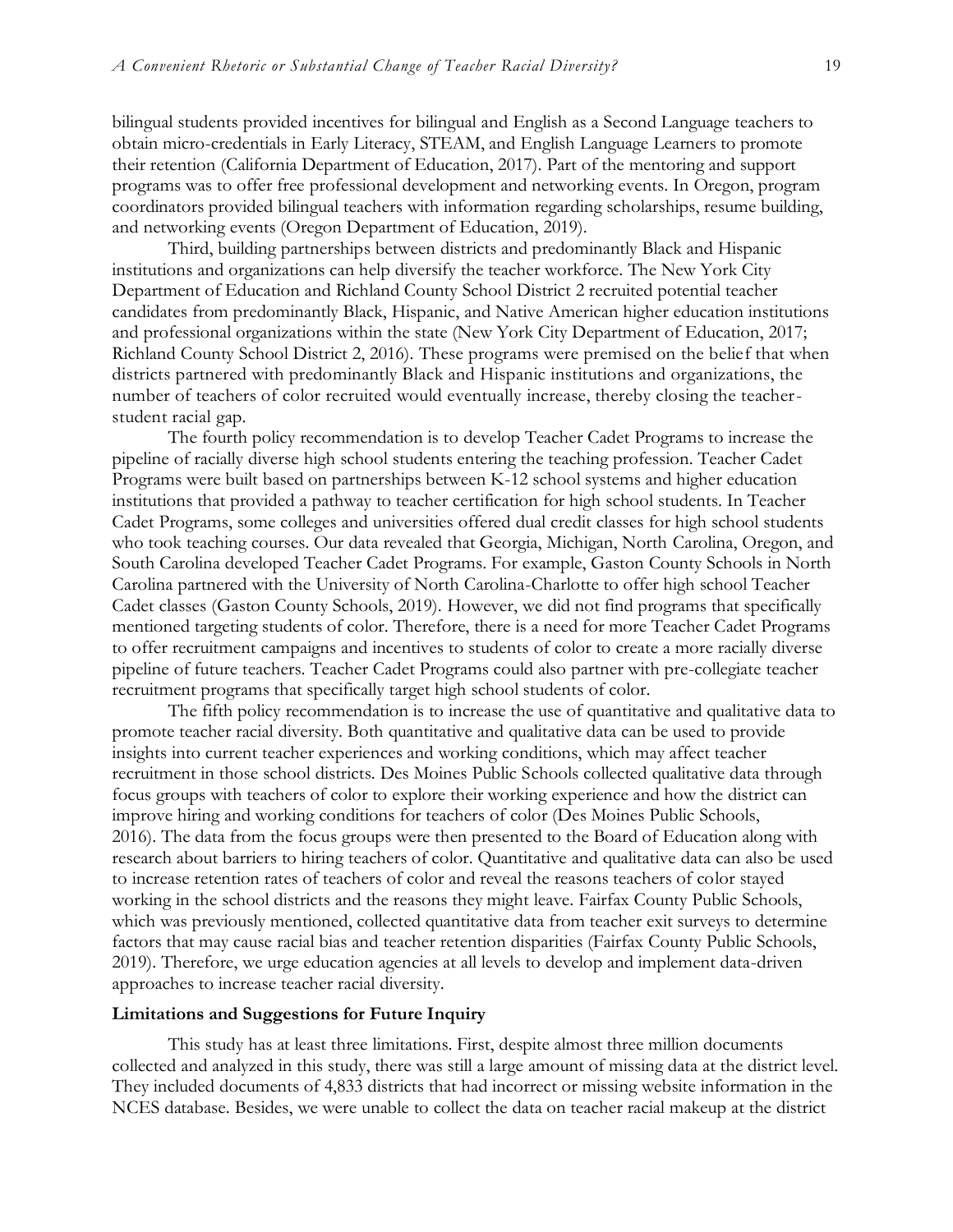level. Unlike the data on student racial demographics at the district level, NCES provided only the aggregated data on teacher racial makeup at the state and national levels. Moreover, not all districts made their teacher racial makeup data available to the public. This segment of missing data at the district level limited our capability to conduct a fine-grained analysis of the teacher-student racial congruence at the district level. As a result, our results and discussion of teacher racial diversity at the district level focused squarely on the percentages of student racial demographics and the percentages of district documents mentioning teacher racial diversity—without the context of teacher racial demographics at the district level. Given the missing data, we recommend that future researchers fill the void by collecting data on teacher racial composition and examining the teacherstudent racial congruence of all school districts.

Second, the terms used to identify relevant documents may not be sufficiently comprehensive. The terms in this study were developed by the research team through a trial-anderror process, as detailed in the Data Analysis section. It is possible that the list of terms was not exhaustive in capturing all documents relevant to the policy of interest. Thus, we recommend that future researchers develop a more effective and efficient approach to identify relevant documents in a massive amount of text data.

Third, the data analyzed in the study did not offer sufficient evidence of how effective the practices adopted by the states and districts were to promote teacher racial diversity. The mere presence of those practices in the analyzed documents does not suggest the necessity of adopting and implementing those practices. In fact, recent empirical evidence suggested that the New York City Teaching Fellows failed to improve, "if not exacerbated" (Brantlinger et al., 2020, p. 26), teacher racial diversity. It is therefore recommended that future inquiries examine the effectiveness of the practices used by states and districts to promote teacher racial diversity.

#### **Acknowledgements**

The study reported in this paper is based on the work in "A Text Analysis Pilot for Measuring Exposure and Awareness in the Field" supported by the Bill & Melinda Gates Foundation (INV-000811).

#### **References**

- American Psychological Association. (2020). *Publication manual of the American Psychological Association* (7th ed.). https://doi.org/10.1037/0000165-000
- Arizona Department of Education. (2017). *Arizona ESSA plan*. <https://cms.azed.gov/home/GetDocumentFile?id=5e34789b03e2b316d8ba1bad>
- Ball, D. (2010, May 4). *Supporting America's educators: The importance of quality teachers and leaders*. Congressional hearing before the Committee on Education and Labor, U.S. House of Representatives. https://www.govinfo.gov/content/pkg/CHRG-111hhrg56130/html/CHRG-111hhrg56130.htm
- Bandura, A. (1993). Perceived self-efficacy in cognitive development and functioning. *Educational Psychologist, 28*(2), 117-148. https://doi.org/10.1207/s15326985ep2802\_3
- Bates, L. A., & Glick, J. E. (2013). Does it matter if teachers and schools match the student? Racial and ethnic disparities in problem behaviors. *Social Science Research*, *42*(5), 1180-1190. https://doi.org/10.1016/j.ssresearch.2013.04.005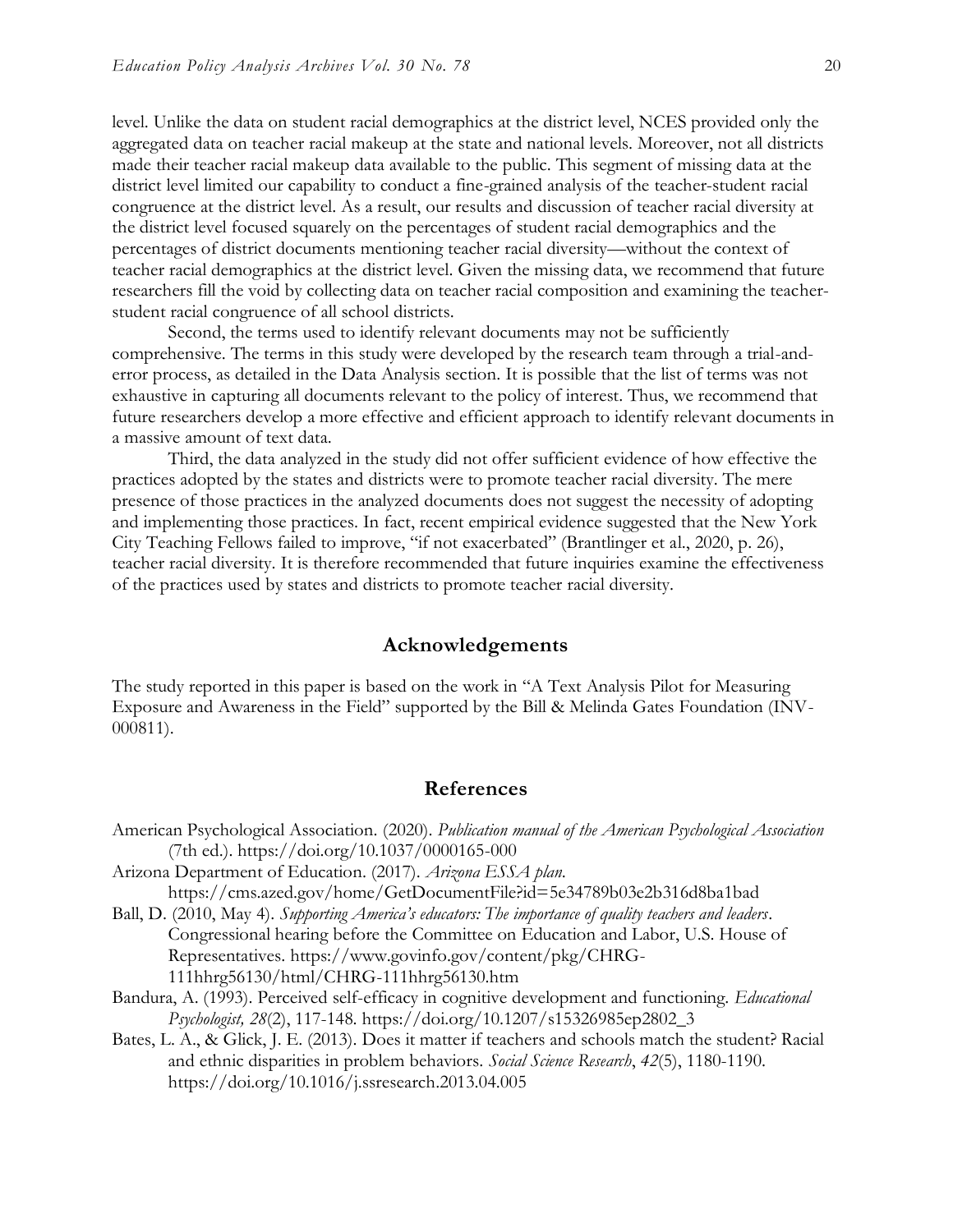- Boasberg, T. (2011, July 27). *Existing reforms: Exploring teacher quality initiatives.* Congressional hearing before the Committee on Education and the Workforce, U.S. House of Representatives. [https://www.govinfo.gov/content/pkg/CHRG-](https://www.govinfo.gov/content/pkg/CHRG-112hhrg67445/html/CHRG-112hhrg67445.htm)[112hhrg67445/html/CHRG-112hhrg67445.htm](https://www.govinfo.gov/content/pkg/CHRG-112hhrg67445/html/CHRG-112hhrg67445.htm)
- Boser, U. (2014). *Teacher diversity revisited: A new state-by-state analysis.* Center for American Progress. <https://files.eric.ed.gov/fulltext/ED564608.pdf>
- Brantlinger, A., Grant, A. A., Miller, J., Viviani, W., Cooley, L., & Griffin, M. (2020). Maintaining gaps in teacher diversity, preparedness, effectiveness, and retention? A program theory evaluation of mathematics teacher training in the New York City Teaching Fellows. *Educational Policy*. [https://doi.org/10.1177/0895904820951117](https://doi.org/10.1177%2F0895904820951117)
- Brevard Public Schools (2015). *School Board of Brevard County: District budget: July 1, 2014 to June 30, 2015.* http://brevardpublicschools.swagit.com/play/07212015-583
- Bristol, T. J., & Martin-Fernandez, J. (2019). The added value of Latinx and Black teachers for Latinx and Black students: Implications for policy. *Policy Insights from the Behavioral and Brain Sciences*, *6*(2), 147-153. https://doi.org/10.1177/2372732219862573
- California Department of Education. (2017). *California ESSA state plan*. https://www2.ed.gov/admins/lead/account/stateplan17/caconsolidatedstateplanfinal.pdf
- California Department of Education. (n.d.). *Local Control and Accountability Plan (LCAP) Every Student Succeeds Act (ESSA) Federal Addendum Template.*  [https://achieve.lausd.net/cms/lib/CA01000043/Centricity/domain/577/title%20i/LD%2](https://achieve.lausd.net/cms/lib/CA01000043/Centricity/domain/577/title%20i/LD%20Title%20I%20Session%20I/2018%20LCAP%20Federal%20Addendum%20English.pdf) [0Title%20I%20Session%20I/2018%20LCAP%20Federal%20Addendum%20English.pdf](https://achieve.lausd.net/cms/lib/CA01000043/Centricity/domain/577/title%20i/LD%20Title%20I%20Session%20I/2018%20LCAP%20Federal%20Addendum%20English.pdf)
- Carver-Thomas, D. (2018). *Diversifying the teaching profession: How to recruit and retain teachers of color.* The Learning Policy Institute. [https://learningpolicyinstitute.org/sites/default/files/product](https://learningpolicyinstitute.org/sites/default/files/product-files/Diversifying_Teaching_Profession_REPORT_0.pdf)[files/Diversifying\\_Teaching\\_Profession\\_REPORT\\_0.pdf](https://learningpolicyinstitute.org/sites/default/files/product-files/Diversifying_Teaching_Profession_REPORT_0.pdf)
- Chang, D. F., & Demyan, A. L. (2007). Teachers' stereotypes of Asian, Black, and White students. *School Psychology Quarterly, 22*(2), 91-114. https://doi.org/10.1037/1045- 3830.22.2.91
- Cherng, H. & Halpin, P. F. (2016). The importance of minority teachers: Student perceptions of minority versus white teachers. *Educational Researcher, 45*(7), 407- 420. <https://link.springer.com/content/pdf/10.1007/s11256-010-0150-1.pdf>
- Chin, M. J., Quinn, D. M., Dhaliwal, T. K., & Lovison, V. S. (2020). Bias in the air: A nationwide exploration of teachers' implicit racial attitudes, aggregate bias, and student outcomes. *Educational Researcher*, *49*(8), 566-578. https://doi.org/10.3102/0013189X20937240
- Cleveland Metropolitan School District. (2013). *The Cleveland Plan: 2012-16 strategic implementation plan.* [https://www.clevelandmetroschools.org/cms/lib05/OH01915844/Centricity/domain/4/p](https://www.clevelandmetroschools.org/cms/lib05/OH01915844/Centricity/domain/4/pdfs/2014/february/CMSD_Strategic-Implemenation-Plan.pdf) [dfs/2014/february/CMSD\\_Strategic-Implemenation-Plan.pdf](https://www.clevelandmetroschools.org/cms/lib05/OH01915844/Centricity/domain/4/pdfs/2014/february/CMSD_Strategic-Implemenation-Plan.pdf)
- Cohen, G. L., Garcia, J., Apfel, N., & Master, A. (2006). Reducing the racial achievement gap: A social-psychological intervention. *Science, 313*(5791), 1307-1310. https://doi.org/10.1126/science.1128317
- Dee, T. S. (2004). Teachers, race, and student achievement in a randomized experiment. *The Review of Economics and Statistics, 86*(1), 195-210.<https://doi.org/10.1162/003465304323023750>
- Dee, T. S. (2005). A teacher like me: Does race, ethnicity, or gender matter? *American Economic Review*, *95*(2), 158-165.<https://doi.org/10.1257/000282805774670446>
- Delaware Department of Education. (2017). *Consolidated state plan under the Every Student Succeeds Act*. https://education.delaware.gov/wpcontent/uploads/2020/07/essa\_200620\_consolidated\_state\_plan.pdf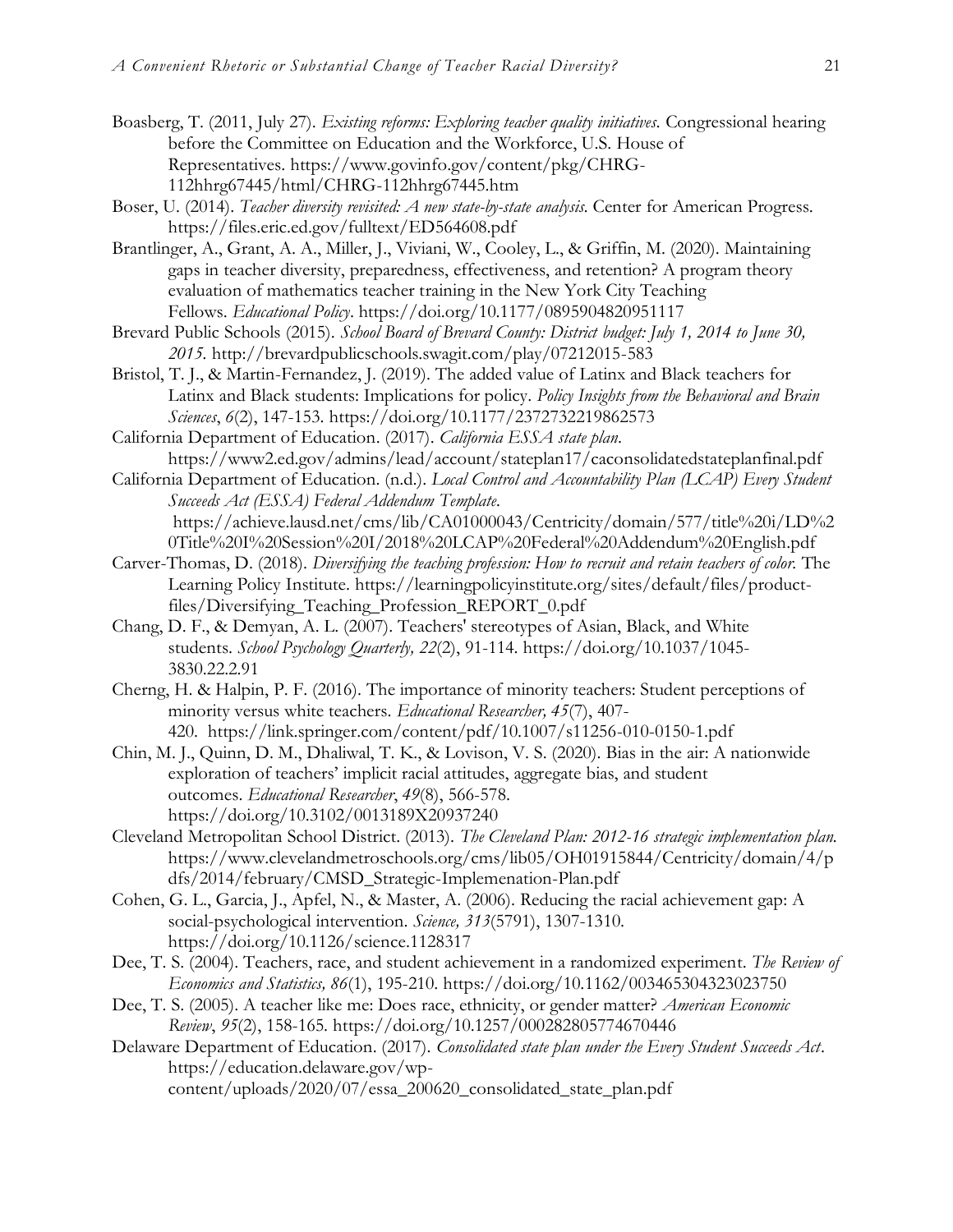- Des Moines Public Schools. (2016). *[Fiscal year 2016 adopted budget & financial statements.](http://nitro2.cs.gsu.edu:5050/meeting_minutes/school/1908970/FY-2016-Adopted-Budget.pdf)* <http://www.dmschools.org/wp-content/uploads/2011/11/FY-2016-Adopted-Budget.pdf>
- District of Columbia Public Schools. (2019). *School budget development guide fiscal year 2019.* [https://dcps.dc.gov/sites/default/files/dc/sites/dcps/publication/attachments/FY19%20](https://dcps.dc.gov/sites/default/files/dc/sites/dcps/publication/attachments/FY19%20Budget%20Guide.pdf) [Budget%20Guide.pdf](https://dcps.dc.gov/sites/default/files/dc/sites/dcps/publication/attachments/FY19%20Budget%20Guide.pdf)
- Douglas, B., Lewis, C. W., Douglas, A., Scott, M. E., & Garrison-Wade, D. (2008). The impact of white teachers on the academic achievement of black students: An exploratory qualitative analysis. *Educational Foundations*, *22*, 47-62.<https://files.eric.ed.gov/fulltext/EJ839497.pdf>
- Downey, D. B., & Pribesh, S. (2004). When race matters: Teachers' evaluations of students' classroom behavior. *Sociology of Education*, *77*(4), 267-282. https://doi.org/10.1177/003804070407700401
- Eberhardt, J. L. (2020). *Biased: Uncovering the hidden prejudice that shapes what we see, think, and do*. Penguin Books.
- Egalite, A. J., & Kisida, B. (2018). The effects of teacher match on students' academic perceptions and attitudes. *Educational Evaluation and Policy Analysis, 40*(1), 59-81. https://doi.org/10.3102/0162373717714056
- Egalite, A. J., Kisida, B., & Winters, M. A. (2015). Representation in the classroom: The effect of own-race teachers on student achievement. *Economics of Education Review*, *45*, 44-52. <https://doi.org/10.1016/j.econedurev.2015.01.007>
- Evans, M. (1992). An estimate of race and gender role-model effects in teaching high school. *Journal of Economic Education, 23*(3), 209–217. https://doi.org[/10.1080/00220485.1992.10844754](https://doi.org/10.1080/00220485.1992.10844754)
- Every Student Succeeds Act of 2015, Pub. L. No. 114-95 § 114 Stat. 1177 (2015-2016).
- Fairfax County Public Schools. (2019). *Fairfax County School Board Human Resources Advisory Committee (HRAC) Report: June 27, 2019.* [https://www.fcps.edu/sites/default/files/media/pdf/hrac](https://www.fcps.edu/sites/default/files/media/pdf/hrac-report-updated-06-07-19.pdf)[report-updated-06-07-19.pdf](https://www.fcps.edu/sites/default/files/media/pdf/hrac-report-updated-06-07-19.pdf)
- Fish, R. E. (2019). Teacher race and racial disparities in special education. *Remedial and Special Education*, *40*(4), 213-224.<https://doi.org/10.1177/0741932518810434>
- Fisher, N. L. (1996). *Cultural and ethnic diversity: A guide for genetics professionals*. Johns Hopkins University Press.
- Fraga, L. & Garcia, J. A. (2010). *Latino lives in America: Making it home*. Temple University Press.
- Foxen, P., & Mather, M. (2016). *Toward a more equitable future: The trends and challenges facing America's Latino children.* National Council of La Raza. [http://publications.unidosus.org/bitstream/handle/123456789/1627/towardamoreequitabl](http://publications.unidosus.org/bitstream/handle/123456789/1627/towardamoreequitablefuture_92916.pdf) [efuture\\_92916.pdf](http://publications.unidosus.org/bitstream/handle/123456789/1627/towardamoreequitablefuture_92916.pdf)
- Gaston County Schools (2019). *Gaston County Schools strategic plan 2019-2024.*  <https://www.gaston.k12.nc.us/Page/7555>
- Gershenson, S., Holt, S. B., & Papageorge, N. W. (2016). Who believes in me? The effect of student–teacher demographic match on teacher expectations. *Economics of Education Review*, *52*, 209-224.<https://doi.org/10.17848/wp15-231>
- Goldring, R., Gay, L., Bitterman, A. & Broughman, S. (2013). *Characteristics of public and private elementary and secondary school teachers in the United States: Results from the 2011–12 Schools and Staffing Survey*. National Center for Education Statistics. Retrieved from: <https://files.eric.ed.gov/fulltext/ED544178.pdf>
- Gregory, A., Skiba, R. J., & Noguera, P. A. (2010). The achievement gap and the discipline gap: Two sides of the same coin? *Educational Researcher, 39*(1), 59-68. https://doi.org/10.3102/0013189X09357621
- Griffin, A. (2018). *Our stories, our struggles, our strengths: Perspective and lessons from Latino teachers*. The Education Trust.<https://files.eric.ed.gov/fulltext/ED588864.pdf>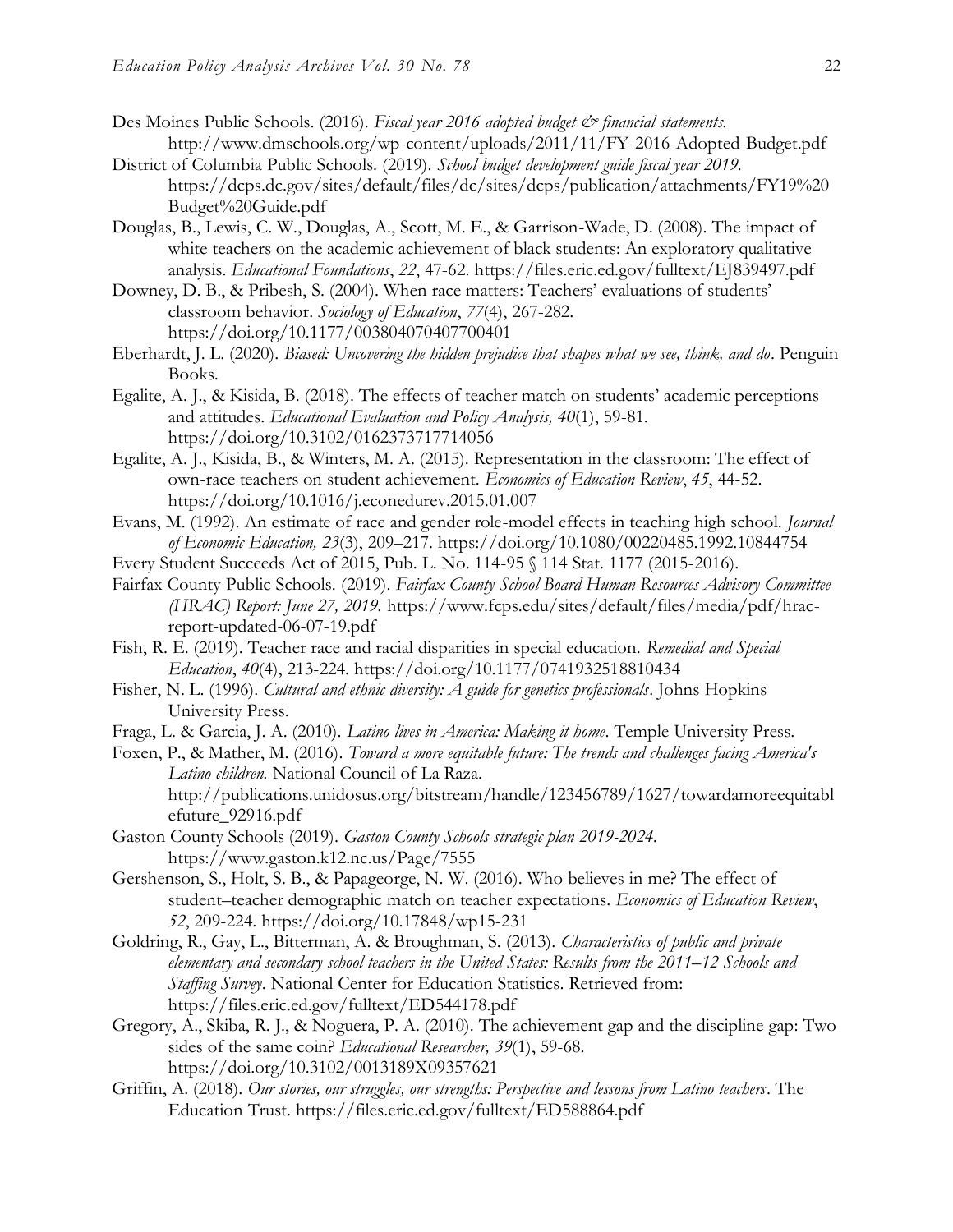- Grissom, J. A., & Redding, C. (2015). Discretion and disproportionality: Explaining the underrepresentation of high-achieving students of color in gifted programs. *Aera Open*, *2*(1), 1-25.<https://journals.sagepub.com/doi/pdf/10.1177/2332858415622175>
- Grooms, A. A., Mahatmya, D., & Johnson, E. T. (2021). The retention of educators of color amidst institutionalized racism. *Educational Policy*, *35*(2), 180-212. https://doi.org/10.1177/0895904820986765
- Haddix, M. M. (2017). Diversifying teaching and teacher education: Beyond rhetoric and toward real change. *Journal of Literacy Research, 49*(1) 141-149. [https://doi.org/10.1177/1086296X16683422](https://doi.org/10.1177%2F1086296X16683422)
- Hale, J. E. (2001). *Learning while Black: Creating educational excellence for Black children*. Johns Hopkins University Press.
- Hall, D. (2010, May 4). *Supporting America's educators: The importance of quality teachers and leaders.* Congressional hearing before the Committee on Education and Labor, U.S. House of Representatives*.* [https://edlabor.house.gov/hearings/supporting-americas-educators-the](https://edlabor.house.gov/hearings/supporting-americas-educators-the-importance-of-quality-teachers-and-leaders)[importance-of-quality-teachers-and-leaders](https://edlabor.house.gov/hearings/supporting-americas-educators-the-importance-of-quality-teachers-and-leaders)
- Hanushek, E. A. (1992). The trade-off between child quantity and quality. *Journal of Political Economy*, *100*(1), 84–117.<http://www.jstor.com/stable/2138807>
- Holden, R. H. & Villars, R. (2012). *Contemporary Latin America: 1970 to the present.* John Wiley & Sons.
- Holt, S. B., & Gershenson, S. (2015). *The impact of teacher demographic representation on student attendance and ssuspensions*. IZA Discussion Papers, No. 9554. Institute for the Study of Labor (IZA). <https://www.econstor.eu/bitstream/10419/126645/1/dp9554.pdf>
- Howard County School System. (2009). *Bridge to excellence comprehensive master plan 2009 annual update.* [https://www.hcpss.org/f/aboutus/BTE%202009%20Annual%20Update%20-](https://www.hcpss.org/f/aboutus/BTE%202009%20Annual%20Update%20-%20Part%20I_sm.pdf) [%20Part%20I\\_sm.pdf](https://www.hcpss.org/f/aboutus/BTE%202009%20Annual%20Update%20-%20Part%20I_sm.pdf)
- Idaho State Department of Education. (2018). *Idaho ESSA plan*. <https://www2.ed.gov/admins/lead/account/stateplan17/idconsolidatedstateplanfinal.pdf>
- Ingersoll, R., & May, H. (2011). *Recruitment, retention, and the minority teacher shortage*. Consortium for Policy Research in Education & the Center for Educational Research in the Interest of Underserved Students.<https://doi.org/10.12698/cpre.2011.rr69>
- Irizarry, Y. (2015). Selling students short: Racial differences in teachers' evaluations of high, average, and low performing students. *Social Science Research*, *52*, 522-538. https://doi.org 10.1016/j.ssresearch.2015.04.002
- King, J., & Darling-Hamond, L. (2018). Opinion: We're not doing enough to support teachers of color. *Hechinger Report*. [https://hechingerreport.org/opinion-we-arent-doing-enough-to](https://hechingerreport.org/opinion-we-arent-doing-enough-to-support-teachers-of-color/)[support-teachers-of-color/](https://hechingerreport.org/opinion-we-arent-doing-enough-to-support-teachers-of-color/)
- Lara, G. P., & Fránquiz, M. E. (2015). Latino bilingual teachers: Negotiating the figured world of masculinity. *Bilingual Research Journal*, *38*(2), 207–227. <https://doi.org/10.1080/15235882.2015.1066720>
- Laumann, E. O., & Knoke, D. (1987). *The organizational state: Social choice in national policy domains*. University of Wisconsin Press.
- Los Ositos/Bruin Community School. (2007). *K-12 Belmont Pilot School proposal.*  [https://achieve.lausd.net/cms/lib/CA01000043/Centricity/Domain/262/RFK\\_UCLA%20](https://achieve.lausd.net/cms/lib/CA01000043/Centricity/Domain/262/RFK_UCLA%20Community%20School_pilot%20school%20proposal_8_31_07.pdf) [Community%20School\\_pilot%20school%20proposal\\_8\\_31\\_07.pdf](https://achieve.lausd.net/cms/lib/CA01000043/Centricity/Domain/262/RFK_UCLA%20Community%20School_pilot%20school%20proposal_8_31_07.pdf)
- Masanes, J. (2006). *Web archiving*. Springer. https://doi.org/10.1007/978-3-540-46332-0\_1 Massachusetts Department of Education. (2017). *Massachusetts ESSA plan*.
- <https://www2.ed.gov/admins/lead/account/stateplan17/maconsolidatedstateplan.pdf> Mississippi Department of Education. (2018). *Mississippi consolidated state plan*.
	- <https://www2.ed.gov/admins/lead/account/stateplan17/msconsolidatedstateplanfinal.pdf>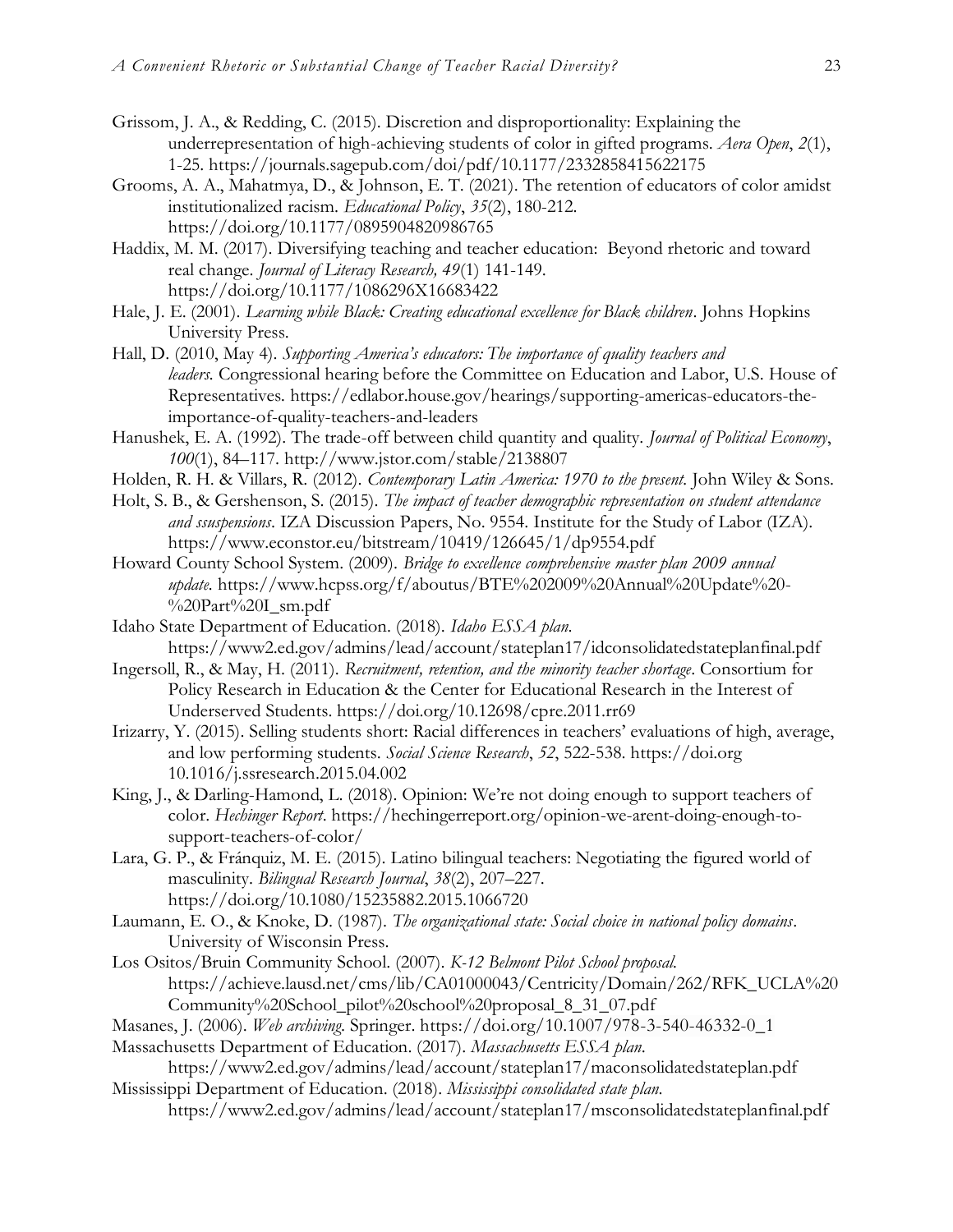- Missouri Department of Elementary and Secondary Education. (2017). *Every Student Succeeds Act, Missouri's consolidated state plan*. (2018). https://dese.mo.gov/media/pdf/essa-missourisconsolidated-state-plan
- McGrady, P. B., & Reynolds, J. R. (2013). Racial mismatch in the classroom: Beyond Black-White differences. *Sociology of Education*, *86*(1), 3–17.<https://doi.org/10.1177/0038040712444857>

National Center for Education Statistics. (2019). *Digest of education statistics.* [https://nces.ed.gov/programs/digest/d19/tables/dt19\\_209.26.asp](https://nces.ed.gov/programs/digest/d19/tables/dt19_209.26.asp)

- National Center for Education Statistics. (2020). *The condition of education*. Retrieved from https://nces.ed.gov/programs/coe/indicator\_cga.asp
- National Council on Teacher Quality. (2015). *Newark Teachers Union: Teacher-clerk: July 1, 2010-June 30, 2015.* [https://www.nctq.org/dmsView/Newark\\_2010-15\\_CBA](https://www.nctq.org/dmsView/Newark_2010-15_CBA)
- Nevada Department of Education. (2016). *Nevada consolidated annual report summary.*  [http://www.doe.nv.gov/uploadedFiles/ndedoenvgov/content/CTE/Accountability/CAR\\_](http://www.doe.nv.gov/uploadedFiles/ndedoenvgov/content/CTE/Accountability/CAR_Report_Summary_2015_16.pdf) [Report\\_Summary\\_2015\\_16.pdf](http://www.doe.nv.gov/uploadedFiles/ndedoenvgov/content/CTE/Accountability/CAR_Report_Summary_2015_16.pdf)
- Nevada Department of Education. (2019). *Nevada's state plan.*  [http://www.doe.nv.gov/uploadedFiles/ndedoenvgov/content/CTE/Documents/NEVAD](http://www.doe.nv.gov/uploadedFiles/ndedoenvgov/content/CTE/Documents/NEVADAPerkinsV.pdf) [APerkinsV.pdf](http://www.doe.nv.gov/uploadedFiles/ndedoenvgov/content/CTE/Documents/NEVADAPerkinsV.pdf)
- New Mexico Department of Education. (2017). *New Mexico ESSA plan.*  <https://www2.ed.gov/admins/lead/account/stateplan17/nmconsolidatedstateplan.pdf>
- New York Department of Education. (2017). *New York ESSA plan*. http://www.nysed.gov//news/2017/state-education-department-submits-every-studentsucceeds-act-plan-us-department-education
- New York City Department of Education. (2017). *New York City Department of Education 2016-2017 Diversity and inclusion annual report*  $\mathcal{C}^*$  *strategic plan.* [https://infohub.nyced.org/docs/default](https://infohub.nyced.org/docs/default-source/default-document-library/att4_-_oeodiversitynycdoe2016-2017diversityandinclusionannualreportstrategicplanfinal-jg_3-5-18.pdf)source/default-document-library/att4 - oeodiversitynycdoe2016-[2017diversityandinclusionannualreportstrategicplanfinal-jg\\_3-5-18.pdf](https://infohub.nyced.org/docs/default-source/default-document-library/att4_-_oeodiversitynycdoe2016-2017diversityandinclusionannualreportstrategicplanfinal-jg_3-5-18.pdf)
- Newark Board of Education. (2016). *The next three years strategic plan 2016- 19*. <https://www.nps.k12.nj.us/mdocs-posts/2016-19-strategic-plan/>
- Norfolk City Public Schools. (2016). *School board's [approved educational plan & budget fiscal year 2015-](http://nitro2.cs.gsu.edu:5050/meeting_minutes/school/5102670/FY2016-SBApproved-Educational-Plan-and-Budget.pdf) [2016 June 10, 2015.](http://nitro2.cs.gsu.edu:5050/meeting_minutes/school/5102670/FY2016-SBApproved-Educational-Plan-and-Budget.pdf)*  [https://www.npsk12.com/cms/lib/VA02208074/Centricity/Domain/722/FY2016-](https://www.npsk12.com/cms/lib/VA02208074/Centricity/Domain/722/FY2016-SBApproved-Educational-Plan-and-Budget.pdf)
- [SBApproved-Educational-Plan-and-Budget.pdf](https://www.npsk12.com/cms/lib/VA02208074/Centricity/Domain/722/FY2016-SBApproved-Educational-Plan-and-Budget.pdf) Oates, G. L. S. C. (2009). An empirical test of five prominent explanations for the Black–White
	- academic performance gap. *Social Psychology of Education, 12*(4), 415-441. https://doi.org/10.1007/s11218-009-9091-5
- Ohio Department of Education. (2018). *Ohio ESSA plan*. [http://education.ohio.gov/getattachment/Topics/Every-Student-Succeeds-Act-](http://education.ohio.gov/getattachment/Topics/Every-Student-Succeeds-Act-ESSA/OH_ESSA_SUBMISSION.pdf.aspx)[ESSA/OH\\_ESSA\\_SUBMISSION.pdf.aspx](http://education.ohio.gov/getattachment/Topics/Every-Student-Succeeds-Act-ESSA/OH_ESSA_SUBMISSION.pdf.aspx)
- Oregon Department of Education. (2019). *2019 educator equity report.*  <https://www.oregon.gov/eac/Documents/2019%20Educator%20Equity%20Report.pdf>
- Perrea v. Cincinnati Public Schools, US District Court for the Southern District of Ohio, 1:2008cv00352 (2010).
- Pinellas County Schools. (2012). *Pinellas County Schools leader assessment.*  [https://www.pcsb.org/cms/lib/FL01903687/Centricity/domain/7238/files%20for%20ocr](https://www.pcsb.org/cms/lib/FL01903687/Centricity/domain/7238/files%20for%20ocr/25G-1%2013-14%20PCS_Administrator_Evaluation_System13_14.pdf) [/25G-1%2013-14%20PCS\\_Administrator\\_Evaluation\\_System13\\_14.pdf](https://www.pcsb.org/cms/lib/FL01903687/Centricity/domain/7238/files%20for%20ocr/25G-1%2013-14%20PCS_Administrator_Evaluation_System13_14.pdf)
- Pinellas County Schools. (2018). *School improvement plan 2017-2018: Morgan Fitzgerald Middle School.*  [https://www.pcsb.org/cms/lib/FL01903687/Centricity/domain/218/sips%2017-](https://www.pcsb.org/cms/lib/FL01903687/Centricity/domain/218/sips%2017-18%20sips-all%20levels/MorganFitzegeraldMiddle_SIP_Final_2017-18.pdf) [18%20sips-all%20levels/MorganFitzegeraldMiddle\\_SIP\\_Final\\_2017-18.pdf](https://www.pcsb.org/cms/lib/FL01903687/Centricity/domain/218/sips%2017-18%20sips-all%20levels/MorganFitzegeraldMiddle_SIP_Final_2017-18.pdf)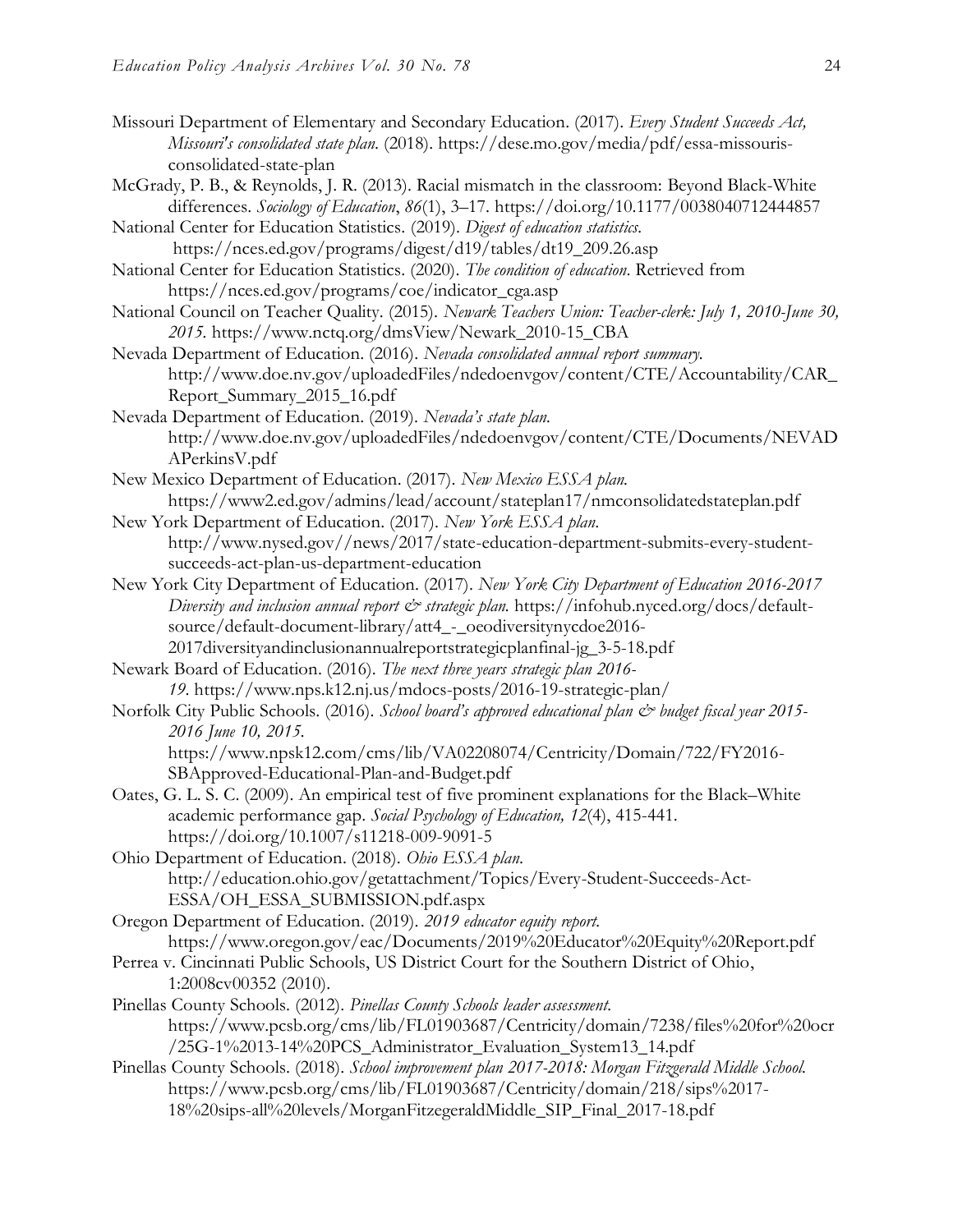- Plano Independent School District. (2019). *District-based improvement plan 2019-2020.*  [https://www.pisd.edu/cms/lib/TX02215173/Centricity/Domain/423/Dist\\_19\\_20/2020.0](https://www.pisd.edu/cms/lib/TX02215173/Centricity/Domain/423/Dist_19_20/2020.03.02%20DIP%20Update%20for%20Posting.pdf) [3.02%20DIP%20Update%20for%20Posting.pdf](https://www.pisd.edu/cms/lib/TX02215173/Centricity/Domain/423/Dist_19_20/2020.03.02%20DIP%20Update%20for%20Posting.pdf)
- Pitts, D. W. (2007). Representative bureaucracy, ethnicity, and public schools: Examining the link between representation and performance. *Administration & Society, 39*(4), 497–526. https://doi.org/10.1177/0095399707303129
- Richland County School District 2. (2016). *Diversity and multicultural inclusion plan October 2016.*  [https://www.richland2.org/RichlandDistrict/media/Richland-District/DiversityPlanChart-](https://www.richland2.org/RichlandDistrict/media/Richland-District/DiversityPlanChart-(1).pdf)  $(1).pdf$
- Richmond Public Schools. (2019). *School board adopted budget FY2019-20*. https://media.wric.com/nxs-wrictv-media-us-east-1/document\_dev/2019/02/27/FY20%20Proposed%20Budget%20for%202-15- 19%20Board%20Meeting\_1551308784689\_75176195\_ver1.0.pdf
- Ryan, C. L., & Bauman, K. (2016). *Educational attainment in the United States: 2015 population characteristics.* United States Census Bureau, 2010, 20- 578. <https://files.eric.ed.gov/fulltext/ED572028.pdf>
- Sato, M., & Israelson, M. (2013). A call to action for diversity in teacher education. *Educational Researcher*, *42*(3), 161–163. [https://doi.org/10.3102/0013189X12446858](https://doi.org/10.3102%2F0013189X12446858)
- Shapiro, S., & Partelow, L. (2018). *How to fix the large and growing Latinx teacher-student gap*. Center for American Progress. <https://files.eric.ed.gov/fulltext/ED586238.pdf>
- Silverman, S. K. (2010). What is diversity? An inquiry into preservice teacher beliefs. *American Educational Research Journal*, *47*(2), 292-329. [https://doi.org/10.3102/0002831210365096](https://doi.org/10.3102%2F0002831210365096)
- Singh, M. V. (2019). Refusing the performance: Disrupting popular discourses surrounding Latino male teachers and the possibility of disidentification. *Educational Studies. 55*(1), 28–45. <https://doi.org/10.1080/00131946.2018.1545654>
- Souto-Manning, M., & Emdin, C. (2020). On the harm inflicted by urban teacher education programs: Learning from the historical trauma experienced by teachers of color. *Urban Education*, 1-33. [https://doi.org/10.1177/0042085920926249](https://doi.org/10.1177%2F0042085920926249)
- Schenectady City School District. (2018). Spotlight on Schenectady. [http://www.schenectady.k12.ny.us/UserFiles/Servers/Server\\_412252/File/SPOTLIGHT](http://www.schenectady.k12.ny.us/UserFiles/Servers/Server_412252/File/SPOTLIGHT%20ON%20SCHENECTADY/2017-18%20SPOTLIGHT%20ON%20SCHDY.pdf) [%20ON%20SCHENECTADY/2017-18%20SPOTLIGHT%20ON%20SCHDY.pdf](http://www.schenectady.k12.ny.us/UserFiles/Servers/Server_412252/File/SPOTLIGHT%20ON%20SCHENECTADY/2017-18%20SPOTLIGHT%20ON%20SCHDY.pdf)
- Schenectady City School District. (2019). Spotlight on Schenectady. [http://www.schenectady.k12.ny.us/UserFiles/Servers/Server\\_412252/Image/2019-](http://www.schenectady.k12.ny.us/UserFiles/Servers/Server_412252/Image/2019-2020/2019-2020%20SPOTLIGHT.pdf) [2020/2019-2020%20SPOTLIGHT.pdf](http://www.schenectady.k12.ny.us/UserFiles/Servers/Server_412252/Image/2019-2020/2019-2020%20SPOTLIGHT.pdf)
- Starck, J. G., Riddle, T., Sinclair, S., Warikoo, N. (2020). Teachers are people too: Examining the racial bias of teachers compared to other American adults. *Educational Researcher, 49*(4), pp. 273 –284. [https://doi.org/10.3102/0013189X20912758](https://doi.org/10.3102%2F0013189X20912758)
- Tennessee Department of Education. (2018). *Tennessee ESSA plan*. [https://www.tn.gov/content/dam/tn/education/documents/TN\\_ESSA\\_State\\_Plan\\_Appr](https://www.tn.gov/content/dam/tn/education/documents/TN_ESSA_State_Plan_Approved.pdf) [oved.pdf](https://www.tn.gov/content/dam/tn/education/documents/TN_ESSA_State_Plan_Approved.pdf)
- Texas Department of Education (2018). *Texas. School Finance Committee testimony.*  [https://tea.texas.gov/sites/default/files/9%20Teacher%20Quality\\_Smith.pdf](https://tea.texas.gov/sites/default/files/9%20Teacher%20Quality_Smith.pdf)
- U.S. Government Publishing Office. (2020). *About congressional hearings.* Retrieved from https://www.govinfo.gov/help/chrg
- Van Roekel, D. (2009, September 30). *Teacher equity: Effective teachers for all children*. Congressional hearing before the Committee on Education and Labor, U.S. House of Representatives. [https://www.govinfo.gov/content/pkg/CHRG-](https://www.govinfo.gov/content/pkg/CHRG-111hhrg52414/html/CHRG-111hhrg52414.htm)[111hhrg52414/html/CHRG-111hhrg52414.htm](https://www.govinfo.gov/content/pkg/CHRG-111hhrg52414/html/CHRG-111hhrg52414.htm)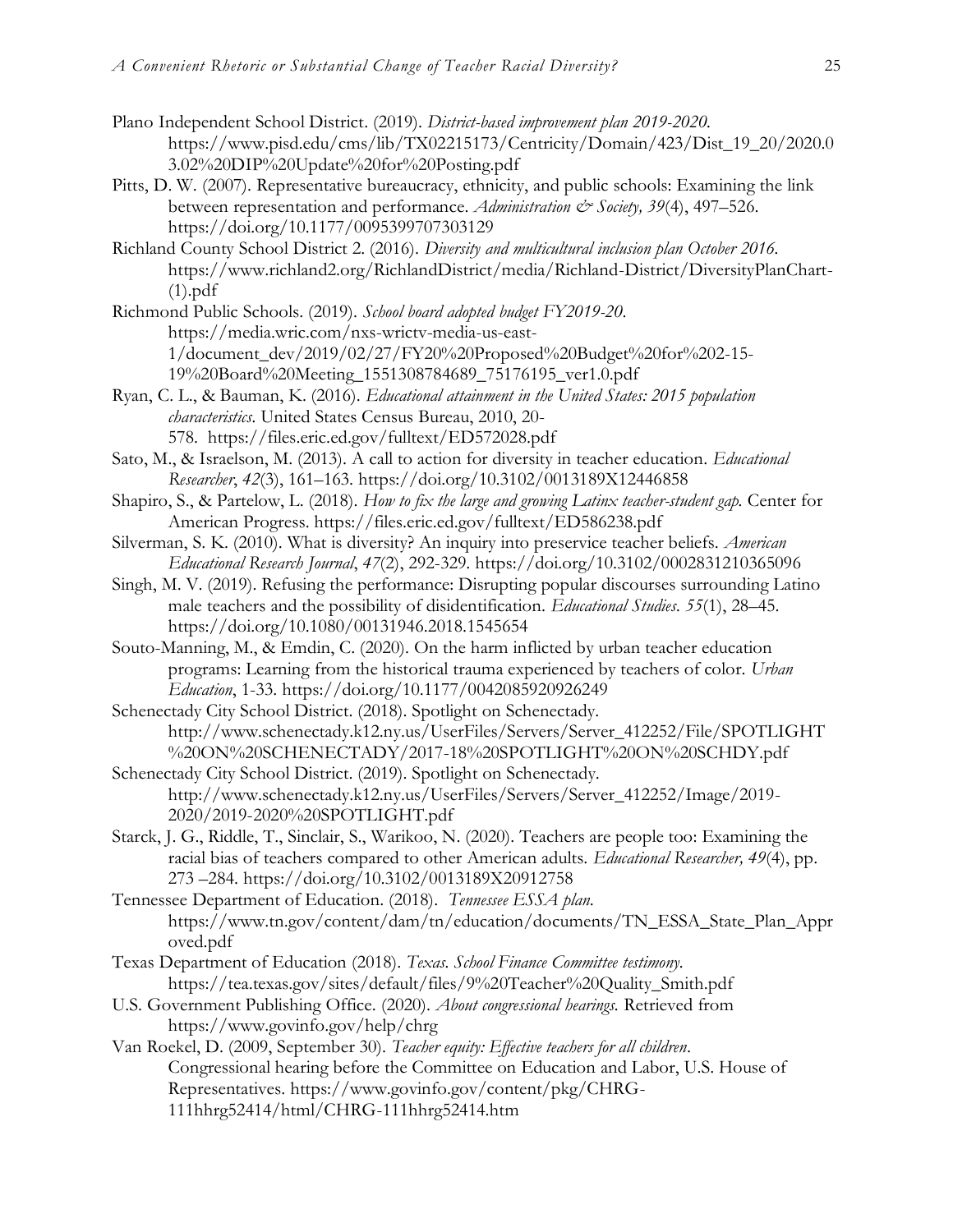- Villegas, A. M., & Irvine, J. J. (2010). Diversifying the teaching force: An examination of major arguments. *The Urban Review, 42*(3), 175-192.<https://doi.org/10.1007/s11256-010-0150-1>
- Villegas, A. M., Strom, K., & Lucas, T. (2012). Closing the racial/ethnic gap between students of color and their teachers: An elusive goal. *Equity & Excellence in Education, 45*(2), 283-301. https://doi.org/10.1080/10665684.2012.656541
- Washington State Board of Education. (2018). *Washington ESSA plan*. https://www2.ed.gov/admins/lead/account/stateplan17/waconsolidatedstateplanfinal.pdf
- Wang, Y. (2016). Big opportunities and big concerns of big data in education. *TechTrends*, *60*(4), 381- 384*.* https://doi.org/10.1007/s11528-016-0072-1
- Wang, Y. (2021a). What is the role of emotions in educational leaders' decision making? Proposing an organizing framework. *Educational Administration Quarterly, 57*(3), 372-402*.*  https://doi.org/10.1177/0013161X20938856
- Wang, Y. (2021b). [Examining the actor coalitions and discourse coalitions of the opt-out movement](https://www.tcrecord.org/Content.asp?ContentId=23627)  [in New York: A discourse network analysis.](https://www.tcrecord.org/Content.asp?ContentId=23627) *Teachers College Record, 123*(5), 1-26. https://doi.org/10.1515/wps-2015-0009
- Wang, Y., & Fikis, D. (2019). Common Core Standards unfold on Twitter: Public sentiment and opinion leaders. *Educational Policy, 33*(4), 650-683. https://doi.org/10.1177/0895904817723739
- Wang, Y., & Ji, S. (2020). *Text analytics for educational policy: postsecondary education*  $\dot{\mathcal{C}}$  *teacher preparation.* Retrieved from https://nitro2.cs.gsu.edu/
- Wright, A., Gottfried, M. A., & Le, V. N. (2017). A kindergarten teacher like me: The role of student-teacher race in social-emotional development. *American Educational Research Journal*, *54*(1S), 78S-101S. [https://doi.org/10.3102/0002831216635733](https://doi.org/10.3102%2F0002831216635733)
- Wygant v. Jackson Bd. of Education, 476 U.S. 267(1986).
- Virginia Department of Education. (2018). *Virginia ESSA plan*. [http://www.doe.virginia.gov/federal\\_programs/esea/virginia-essa-plan-amendment-3](http://www.doe.virginia.gov/federal_programs/esea/virginia-essa-plan-amendment-3-redline.pdf) [redline.pdf](http://www.doe.virginia.gov/federal_programs/esea/virginia-essa-plan-amendment-3-redline.pdf)

# **About the Authors**

#### **Sing Hui Lee**

Georgia State University

[slee234@gsu.edu](mailto:slee234@gsu.edu)

Sing Hui Lee received her PhD in political science at Georgia State University, with research interests focusing on youth political attitudes and behaviors in East Asia and Southeast Asia, youth activism, digital politics, and the role of identity in international relations studies. She received her LLM in international law from The University of Hull and LLM in international relations from Xiamen University. Lee is one of the board members of Daisy Alliance, a nongovernmental organization dedicated to enhancing global peace and strengthening nuclear nonproliferation and disarmament movement through grassroots and educational institution advocacy initiatives.

#### **Briana N. Keith**

#### Georgia State University

[bkeith6@student.gsu.edu](mailto:bkeith6@student.gsu.edu)

Briana N. Keith is a doctoral student in sociology at Georgia State University, with a concentration in life course and health. She has received her M.A. in gerontology at Georgia State University and her B.S. in anthropology and human biology at Emory University. Currently, she is working on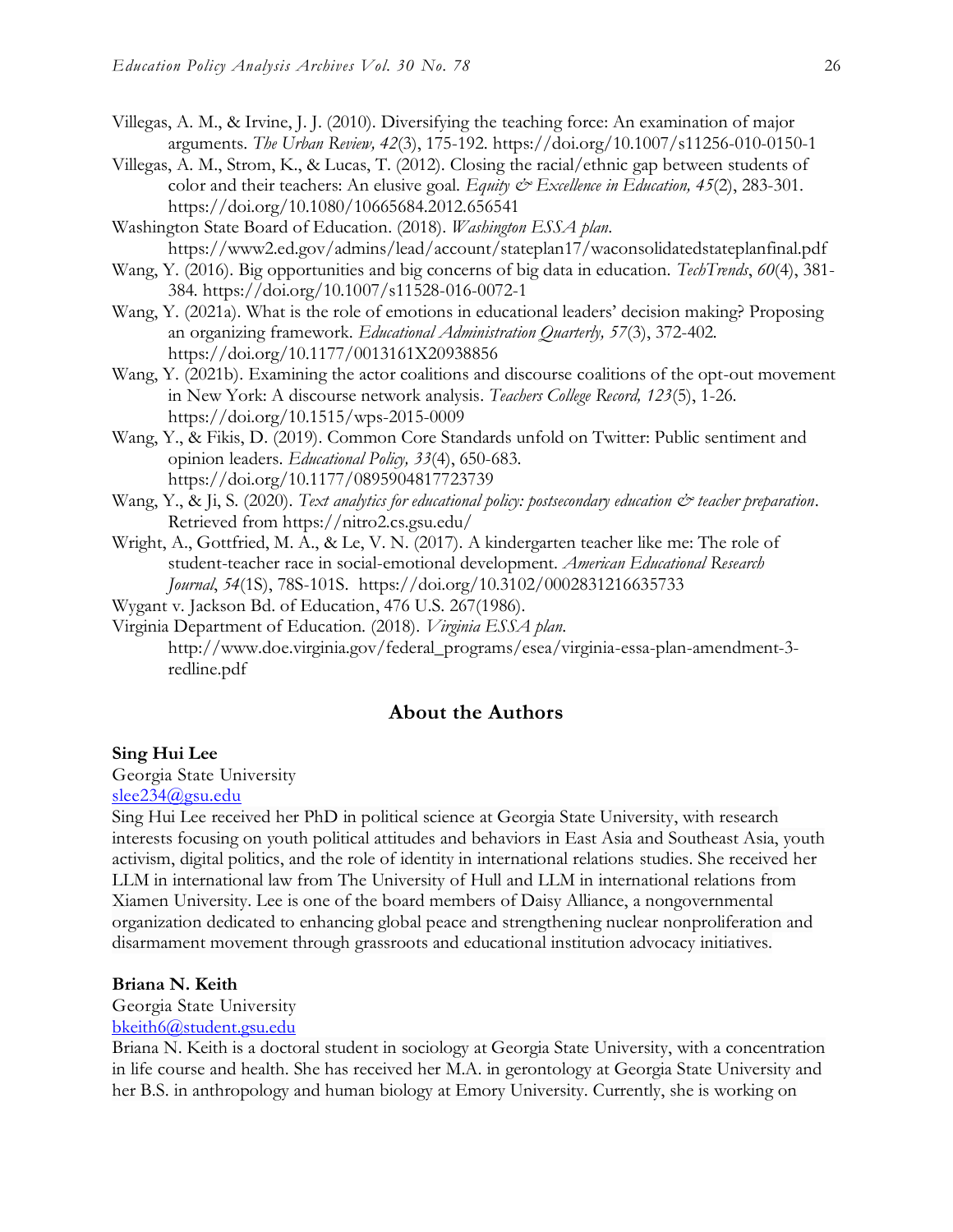research looking into the mental health effects of microaggressions of students and faculty of color in predominantly white institutions.

#### **Yasmine Bey**

Georgia State University

### [ybey1@student.gsu.edu](mailto:ybey1@student.gsu.edu)

Yasmine Bey is a PhD student at Georgia State University in educational policy studies, with a concentration in research, measurement, & statistics. She works in the Center for Evaluation and Research Services at Georgia State University and has a background in social work and nonprofit management.

#### **Yinying Wang**

Georgia State University [ywang103@gsu.edu](mailto:ywang103@gsu.edu) ORCID:<https://orcid.org/0000-0002-9005-9641>

Yinying Wang is an associate professor of educational leadership in the Department of Educational Policy Studies at College of Education and Human Development in Georgia State University. Her research interest intersects technology, decision making, emotions, and social network analysis in educational leadership and policy. In addition to teaching educational leadership courses, she also teaches social network analysis. Her background includes medical doctor, classroom teacher, and school administrator.

#### **Xiulong Yang**

Georgia State University

## [xyang22@gsu.edu](mailto:xyang22@gsu.edu)

Xiulong Yang is a PhD student in the Department of Computer Science at Georgia State University. His research interests include deep neural network, data efficiency in deep learning, educational technology, and data mining.

#### **Xiang Li**

Georgia State University

#### [xli62@student.gsu.edu](mailto:xli62@student.gsu.edu)

Xiang received his bachelor's degree in electrical engineering from Donghua University, China, in 2013, and his master's degree in pattern recognition from Northeastern University, China, in 2018. He is currently pursuing a PhD degree in computer science at Georgia State University. His research interests include the robustness and interpretability of deep neural network, and brain MRI image analysis.

#### **Shihao Ji**

Georgia State University

# [sji@gsu.edu](mailto:sji@gsu.edu)

Dr. Shihao Ji is an associate professor in the Computer Science Department at Georgia State University. His principal research interests lie in the area of machine learning and deep learning with an emphasis on high-performance computing. He is interested in developing efficient algorithms that can learn from a variety of data sources (e.g., image, audio, and text) on a large scale and automate decision-making processes in dynamic environments. Dr. Ji received his PhD in Electrical and Computer Engineering from Duke University in 2006. After that he was a research associate at